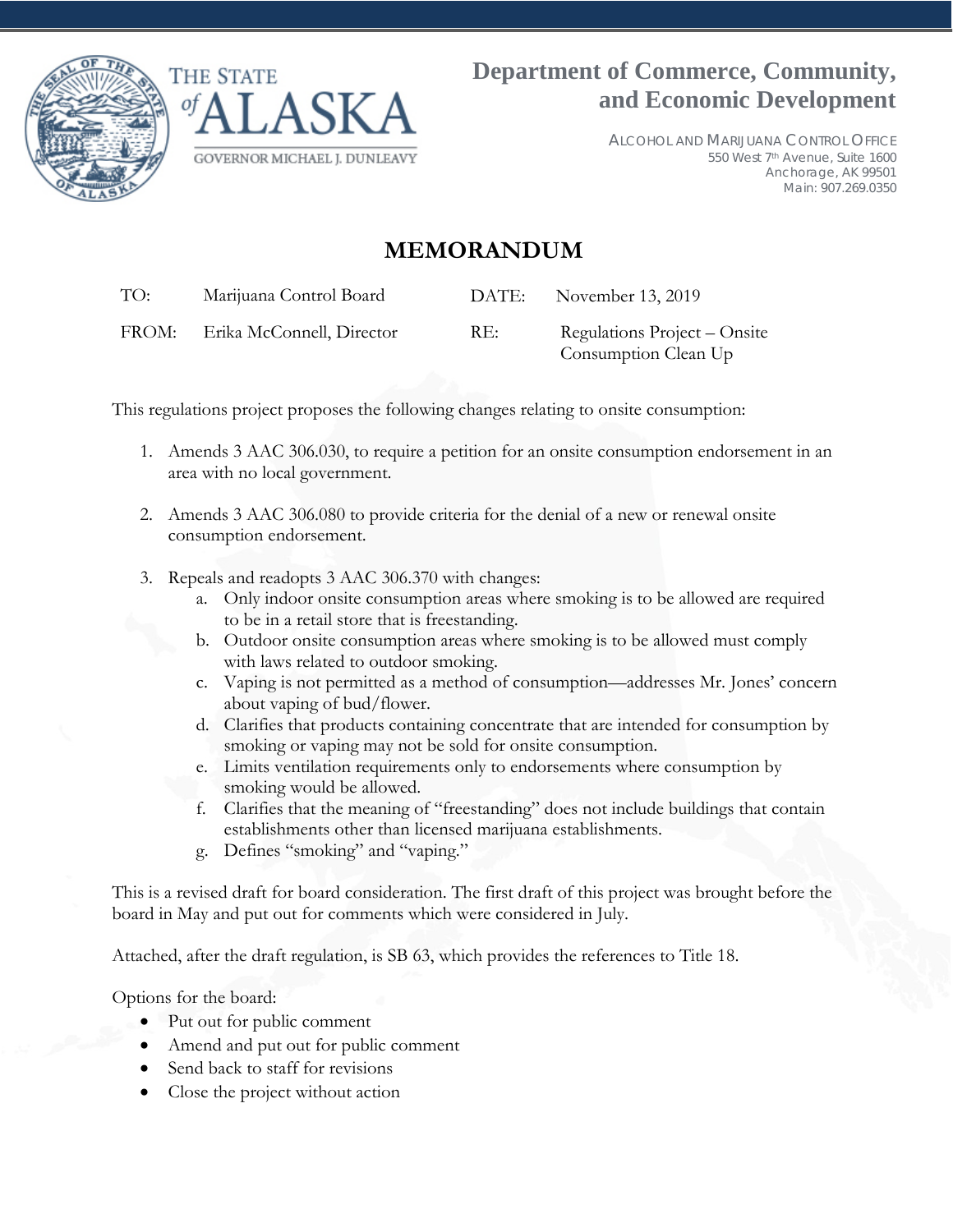3 AAC 306.030 is amended to read:

(a) The board will not approve a new license **or a new onsite consumption endorsement** in an area outside, but within 50 miles of, the boundary of a local government unless the board receives a petition to issue the license **or endorsement** signed by a majority of the permanent residents residing within one mile of the proposed premises.

(b) The board will not approve a new license **or a new onsite consumption endorsement** in an area that is 50 miles or more from the boundary of a local government unless the board receives a petition to issue the license **or endorsement** containing the signatures of two-thirds of the permanent residents residing within a radius of five miles of the United States post office station nearest to the proposed licensed premises. If there is no United States post office station within a radius of five miles of the proposed licensed premises, the petition must be signed by twothirds of the permanent residents residing within a five-mile radius of the proposed licensed premises.

(c) A petition authorized by this section must be on a form the board prescribes. The applicant must obtain the required signatures within the 90-day period immediately before submitting the petition to the board. A signature may not be added to or removed from the petition after the board has approved the application.

(d) In this section, "permanent resident" means a person 21 years of age or older who has established a permanent place of abode. A person may be a permanent resident of only one place.

3 AAC 306.080(a) is amended to read:

(a) After review of the application, including the applicant's proposed operating plan and all relevant information, the board will deny an application for a new license **or a new**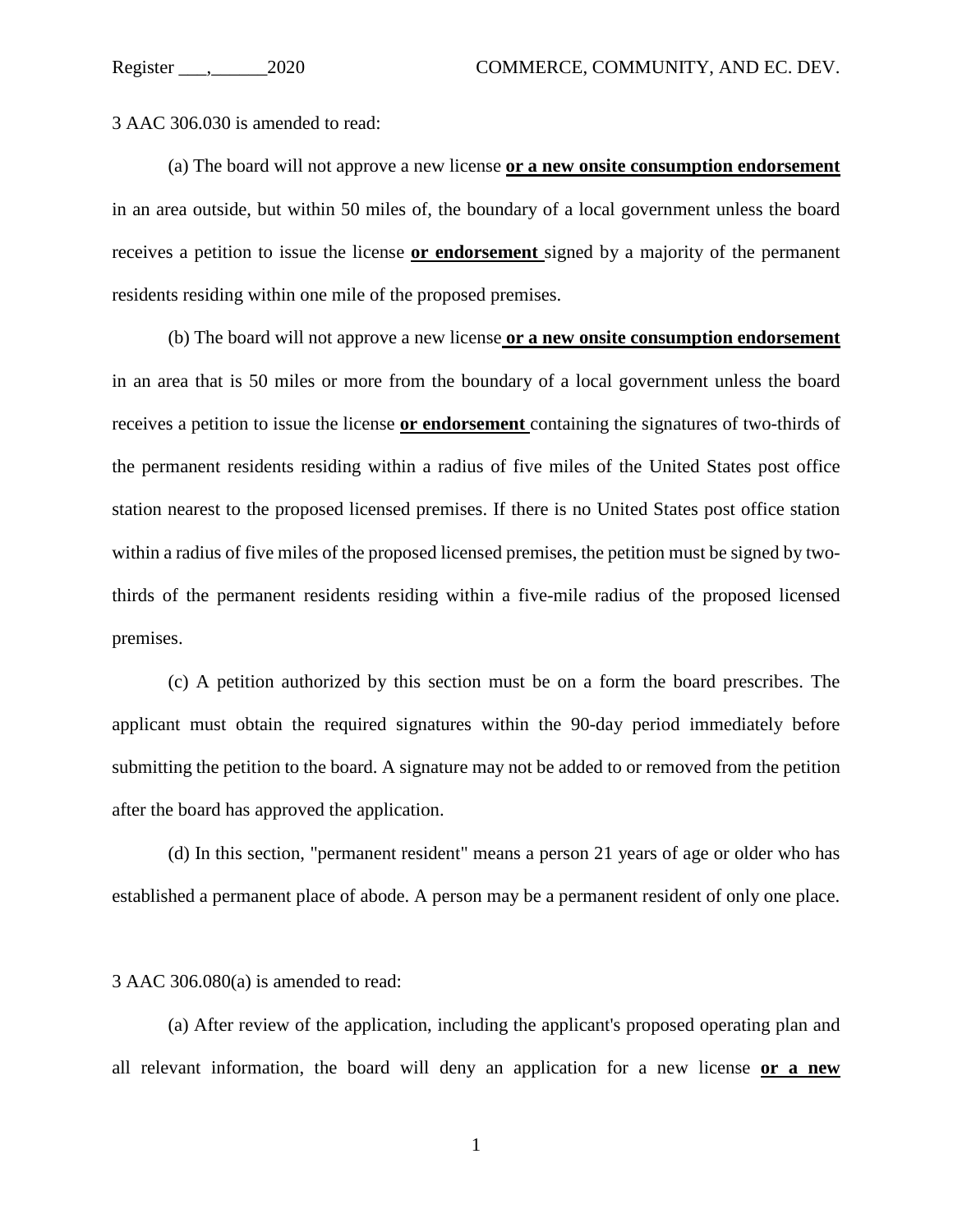**endorsement** if the board finds that

(1) the application is not complete as required under the applicable provisions of 3 AAC 306.020 - 3 AAC 306.055, or contains any false statement of material fact;

(2) the license **or endorsement** would violate any restriction in 3 AAC 306.010 or 3 AAC 306.015;

(3) the license **or endorsement** would violate any restriction applicable to the particular license **or endorsement** type authorized under this chapter;

(4) the license **or endorsement** is prohibited under this chapter as a result of an ordinance or election conducted under AS 17.38.210, 3 AAC 306.200, or 3 AAC 306.230;

(5) the applicant's actions or the operating plan does not adequately demonstrate that the applicant will comply with applicable provisions of this chapter;

(6) the license **or endorsement** would not be in the best interests of the public; or

(7) a protest by the local governing body is not arbitrary, capricious, and unreasonable.

3 AAC 306.080(b) is amended to read:

(b) After review of the application and all relevant information, the board will deny an application for renewal of a marijuana establishment license **or endorsement** if the board finds

(1) any cause listed in (a) of this section;

(2) repealed 8/21/2019;

(3) that the license **or endorsement** has been operated in violation of a condition or restriction the board previously imposed;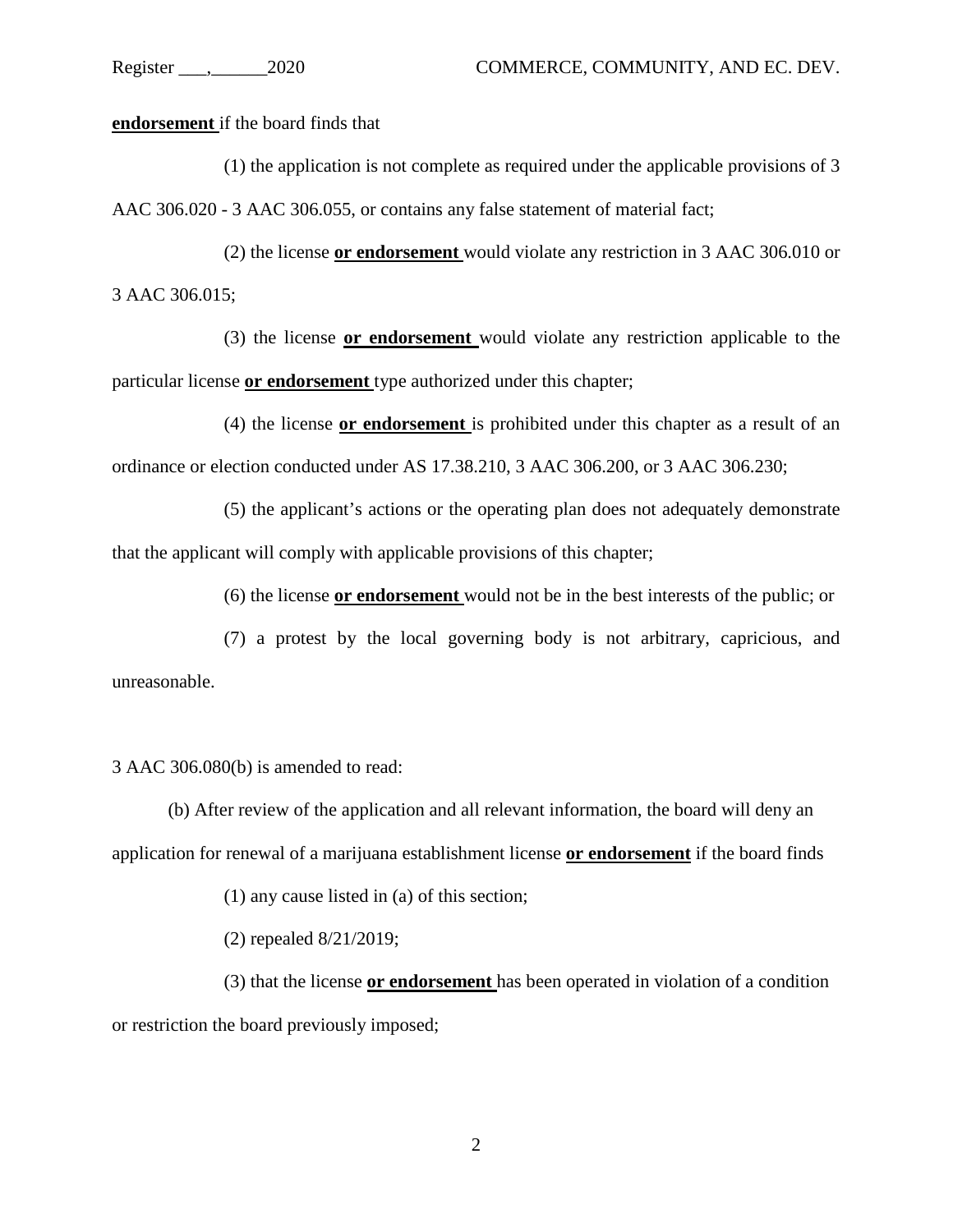(4) that the applicant is delinquent in the payment of taxes due in whole or in part from operation of the licensed business;

(5) that a protest by the local governing body is not arbitrary, capricious, and unreasonable; or

(6) that the applicant has lost right to possession of the applicant's licensed premises.

3 AAC 306.370 is repealed and readopted to read:

3 AAC 306.370. Onsite consumption endorsement for retail marijuana stores. (a) Unless prohibited by local or state law, the board may approve an onsite consumption endorsement for a licensed retail marijuana store for

(1) consumption by any method except smoking or vaping;

(2) consumption by any method except vaping, in an indoor area, as long as the licensed retail marijuana store is freestanding; or

(3) consumption by any method except vaping, in an outdoor area, in compliance with AS 18.35.301.

(b) A licensed retail marijuana store with an approved onsite consumption endorsement for consumption by any method except vaping, is authorized to sell marijuana bud or flower, in quantities not to exceed one gram to any one person per day, and edible marijuana products, in quantities not to exceed 10 mg of THC to any one person per day, to patrons for consumption at the time of purchase and only in an area designated as the marijuana consumption area.

(c) A licensed retail marijuana store with an approved onsite consumption endorsement for consumption by any method except smoking or vaping, is authorized to sell edible marijuana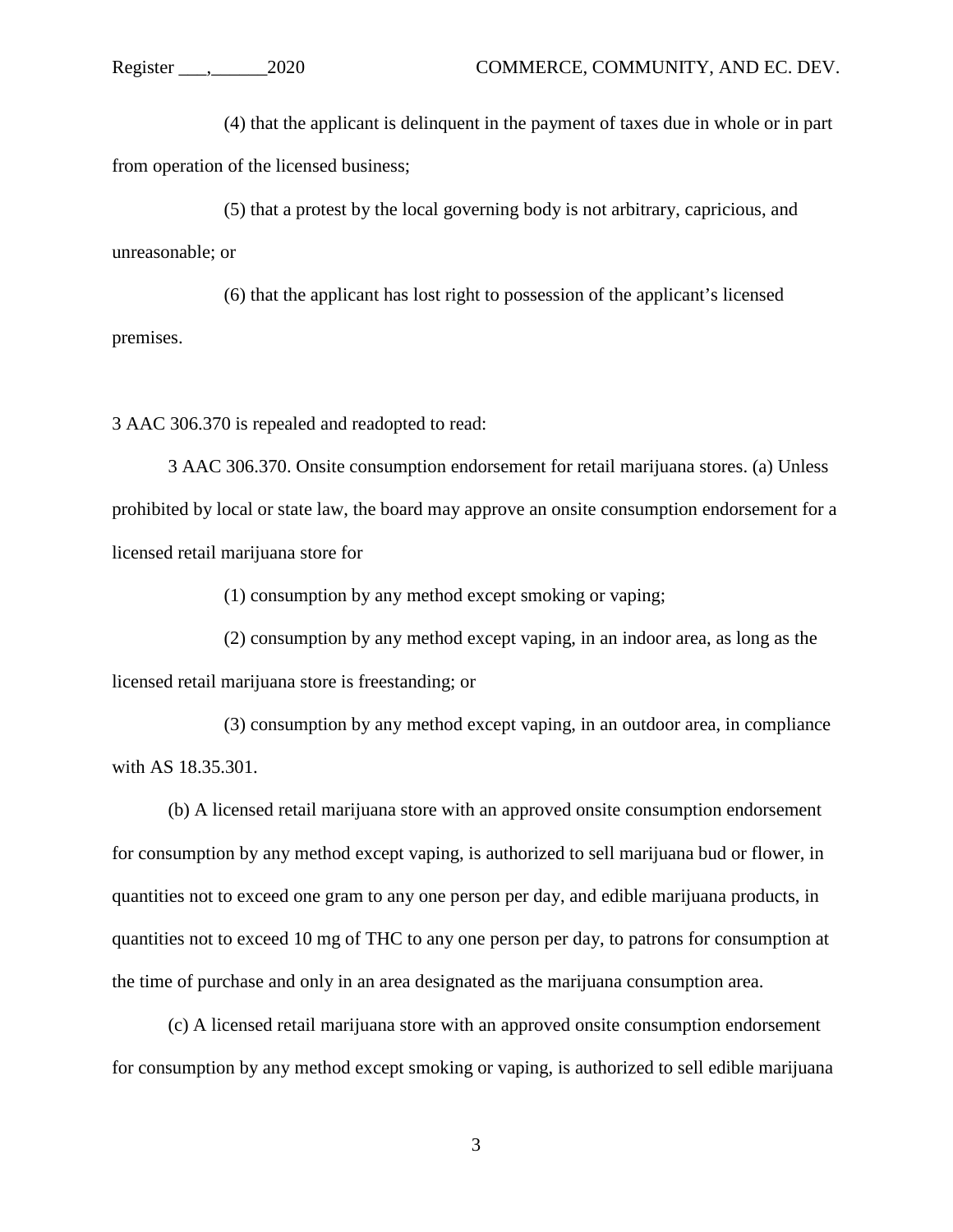products, in quantities not to exceed 10 mg of THC to any one person per day, to patrons for consumption at the time of purchase and only in an area designated as the marijuana consumption area.

(d) A licensed retail marijuana store with an approved onsite consumption endorsement may

(1) sell food or beverages not containing marijuana or alcohol; and

(2) allow a person to remove from the licensed premises marijuana or marijuana product that has been purchased on the licensed premises for consumption under this section, provided it is packaged in accordance with 3 AAC 306.345.

(e) A licensed retail marijuana store with an approved onsite consumption endorsement may not

(1) sell marijuana concentrate or marijuana products containing concentrate that are consumed by smoking or vaping, for consumption in the marijuana consumption area,

(2) allow vaping in the marijuana consumption area;

(3) allow any licensee, employee, or agent of a licensee to consume marijuana or marijuana product, including marijuana concentrate, during the course of a work shift;

(4) allow a person to consume tobacco or tobacco products in the marijuana consumption area;

(5) allow a person to bring into or consume in the marijuana consumption area any marijuana or marijuana product that was not purchased at the licensed retail marijuana store for the purpose of onsite consumption;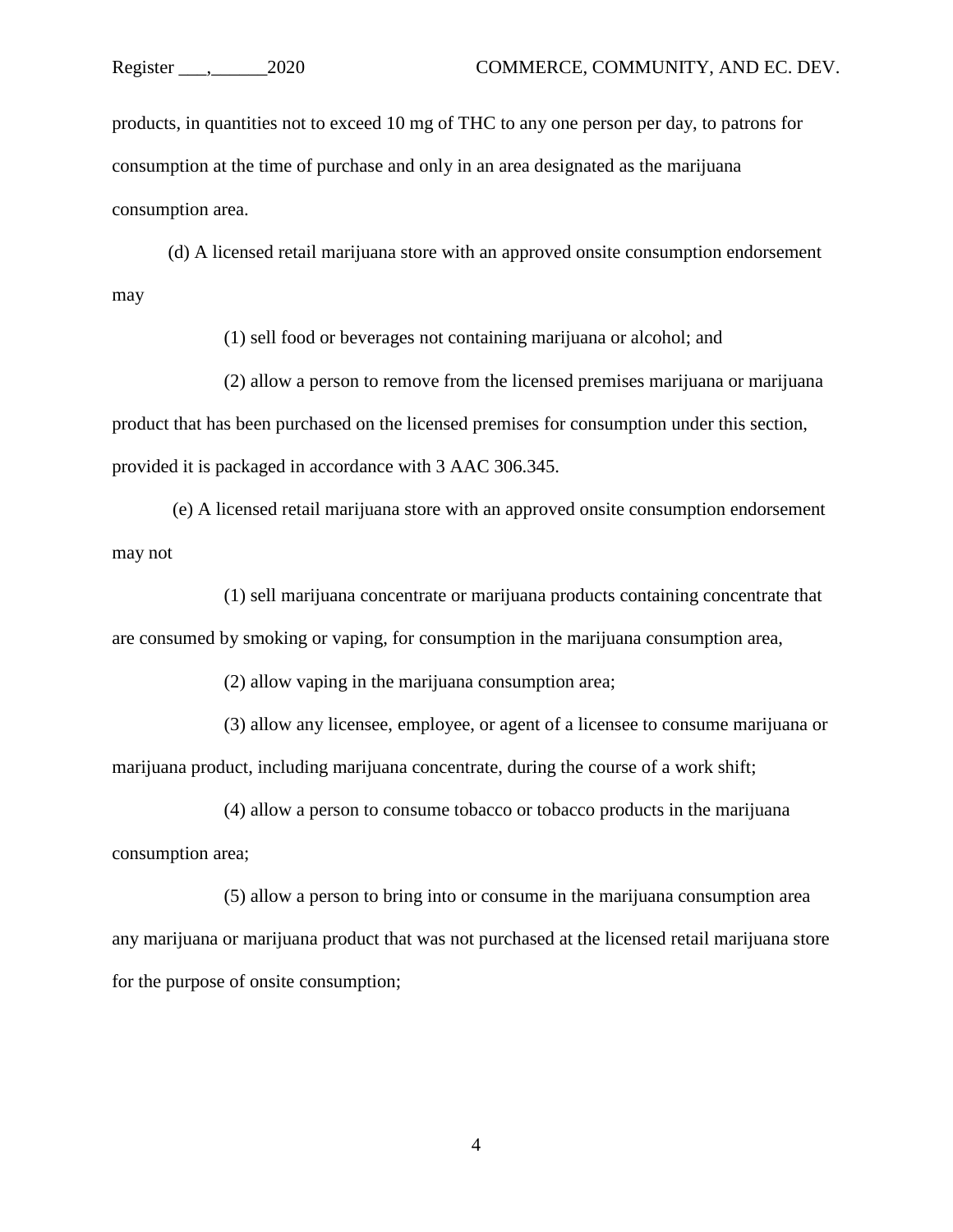(6) sell, offer to sell, or deliver marijuana or marijuana product at a price less than the price regularly charged for the marijuana or marijuana product during the same calendar week;

(7) sell, offer to sell, or deliver an unlimited amount of marijuana or marijuana product during a set period of time for a fixed price;

(8) sell, offer to sell, or deliver marijuana or marijuana product on any one day at prices less than those charged the general public on that day;

(9) encourage or permit an organized game or contest on the licensed premises that involves consuming marijuana or marijuana product or the awarding of marijuana or marijuana product as prizes; or

(10) advertise or promote in any way, either on or off the premises, a practice prohibited under this section.

(f) A marijuana consumption area shall have the following characteristics:

(1) the consumption area shall be isolated from the other areas of the retail marijuana store, separated by walls and a secure door, and shall have access only from the retail marijuana store;

(2) a smoke‐free area for employees to monitor the marijuana consumption area;

(3) a ventilation system, separate from the ventilation system of the other areas of the retail marijuana store, that directs air from the marijuana consumption area to the outside of the building through a filtration system sufficient to remove visible smoke, consistent with all applicable building codes and ordinances, and adequate to eliminate odor at the property line, if consumption by smoking is permitted;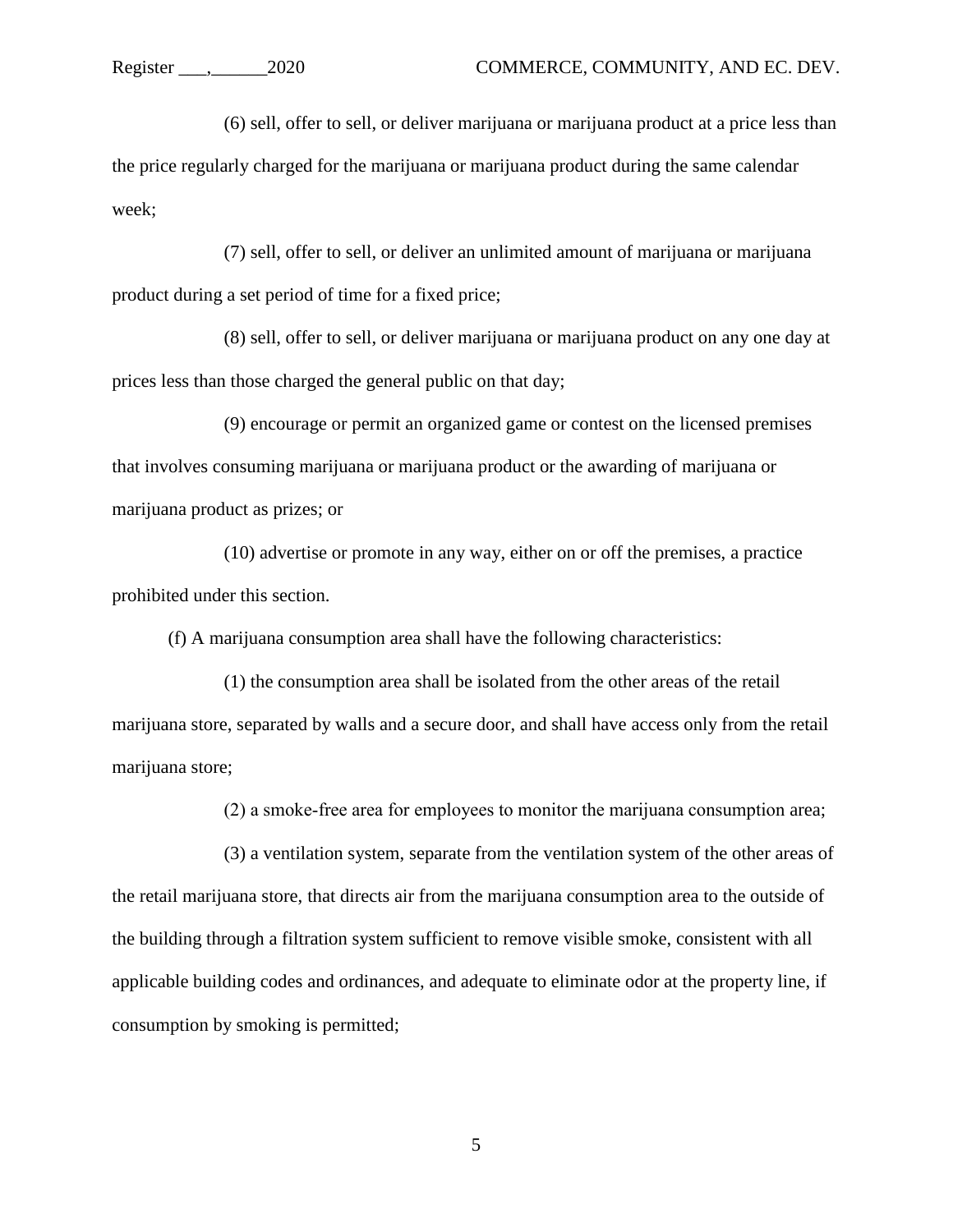(4) if outdoors, be found by the board to be compatible with uses in the

surrounding area through evaluation of

(A) neighboring uses;

(B) the location of air intake vents on neighboring buildings, if consumption by smoking is permitted;

(C) a sight‐obscuring wall or fence around the outdoor marijuana consumption area;

(D) objections of property owners, residents, and occupants within 250 linear feet or the notification distance required by the local government, whichever is greater; and

(E) any other information the board finds relevant.

(g) An applicant for an onsite consumption endorsement must file an application on a form the board prescribes, including the documents and endorsement fee set out in this section, which must include

(1) the applicant's operating plan, in a format the board prescribes, describing the retail marijuana store's plan for

(A) security, in addition to what is required for a retail marijuana store,

including:

(i) doors and locks;

(ii) windows;

(iii) measures to prevent diversion; and

(iv) measures to prohibit access to persons under the age of 21;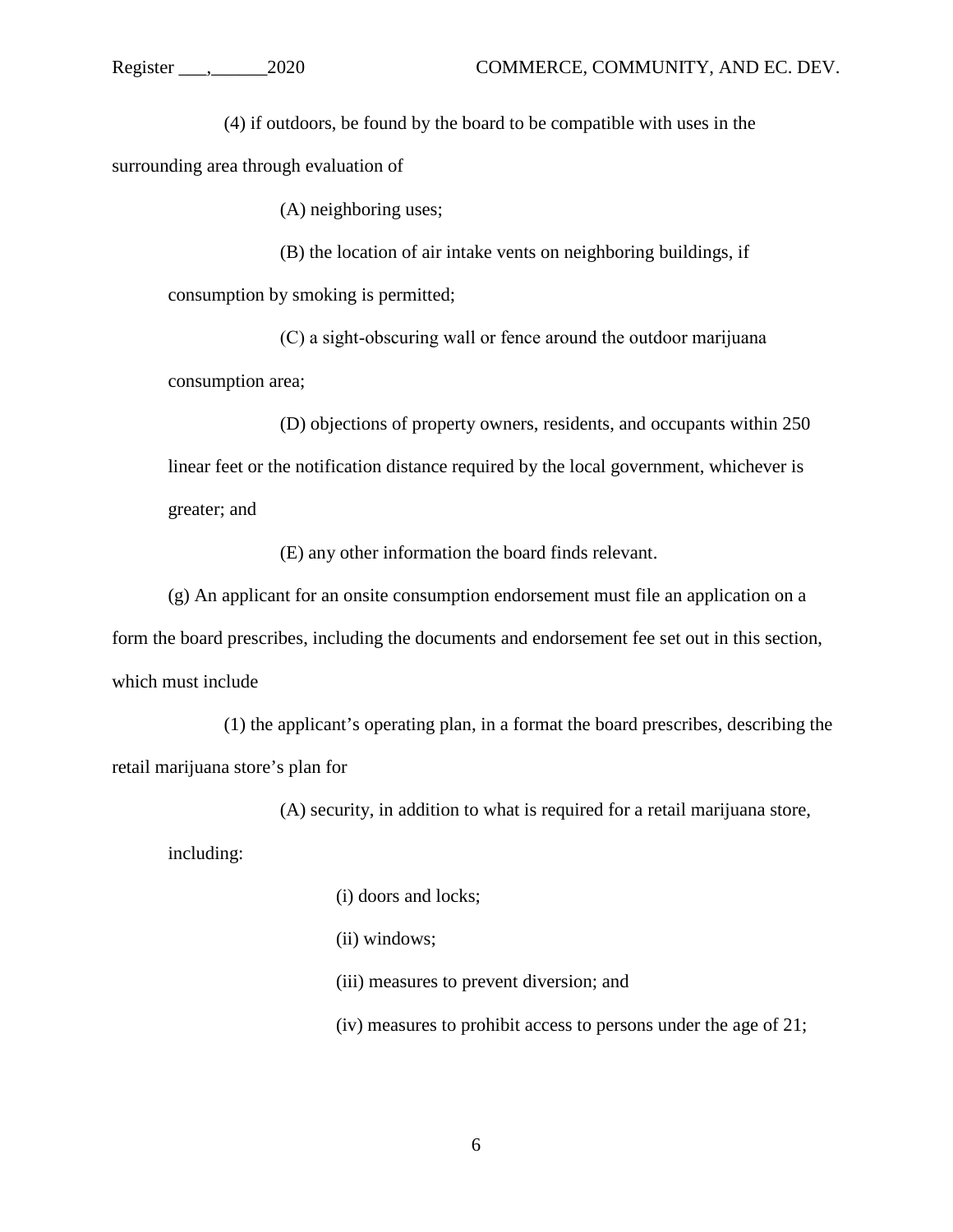(B) ventilation, if consumption by smoking is to be permitted in an indoor area; ventilation plans must be

(i) signed and approved by a licensed mechanical engineer;

(ii) sufficient to remove visible smoke; and

(iii) consistent with all applicable building codes and ordinances;

(C) monitoring overconsumption;

(D) unconsumed marijuana, by disposal or by packaging in accordance with 3 AAC 306.345; and

(E) preventing introduction into the marijuana consumption area of marijuana or marijuana products not sold by the retail marijuana store, and marijuana or marijuana products not sold specifically for onsite consumption;

(2) the applicant's detailed diagram of the marijuana consumption area which must show the location of

- (A) the licensed premises of the retail marijuana store;
- (B) serving area or areas;
- (C) ventilation exhaust points, if applicable;
- (D) the employee monitoring area;
- (E) doors, windows, or other exits; and
- (F) access control points;
- (3) the title, lease, or other documentation showing the applicant's sole right of

possession of the proposed marijuana consumption area, if the area is not already part of the approved licensed premises for the retail marijuana store;

(4) for an outdoor marijuana consumption area,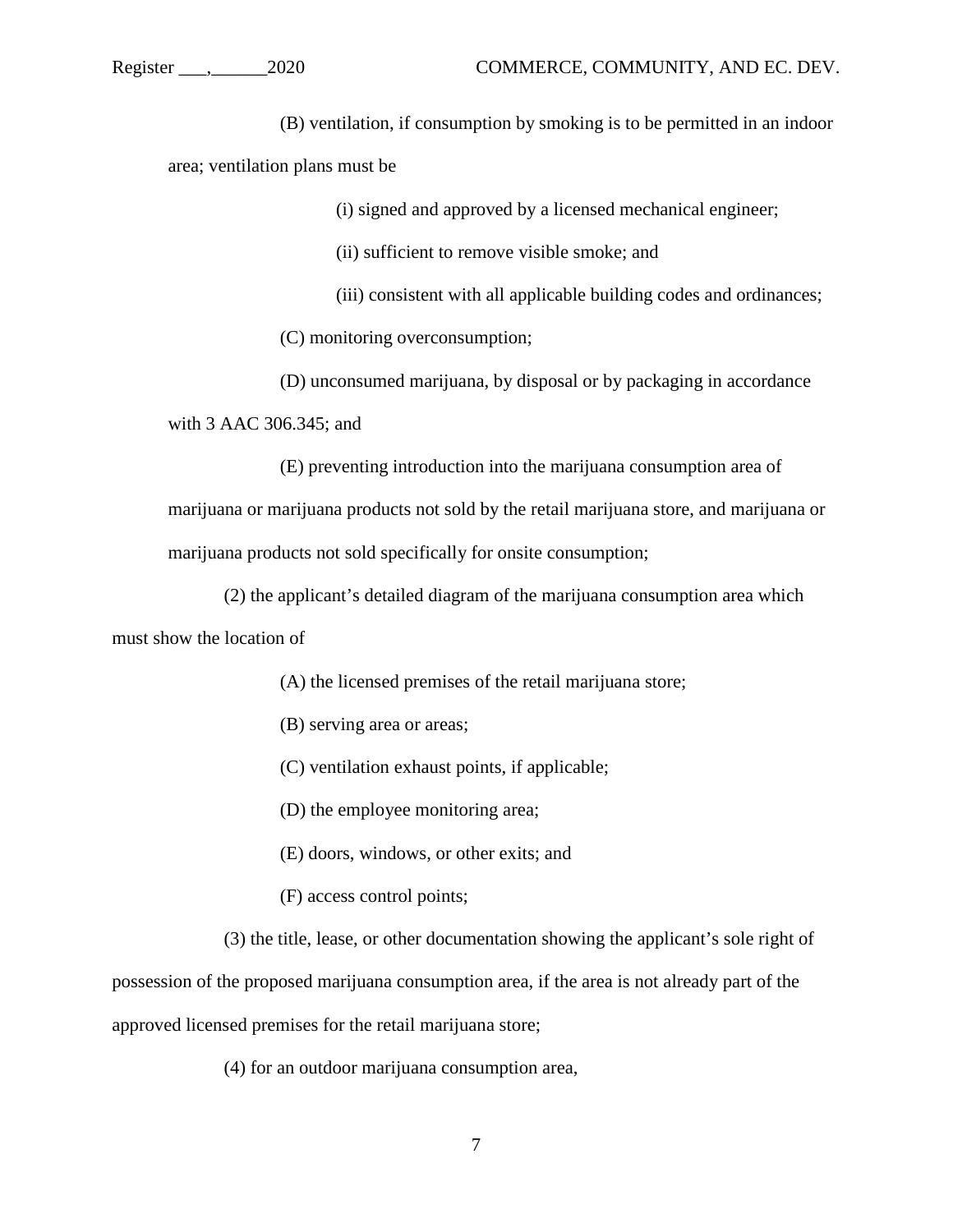(A) an affidavit that notice of an outdoor marijuana consumption area has been mailed to property owners, residents, and occupants of properties within 250 linear feet of the boundaries of the property on which the onsite consumption endorsement is proposed, or the notification distance required by the local government, whichever is greater; and

(B) information showing compliance with AS 18.35.301.

(e) The retail marijuana store holding an onsite consumption endorsement under this chapter shall

(1) destroy all unconsumed marijuana left abandoned or unclaimed in the marijuana consumption area in accordance with the operating plan and 3 AAC 306.740;

(2) monitor patrons in the marijuana consumption area at all times, specifically for overconsumption;

(3) display all warning signs required under 3 AAC 306.360 and 3 AAC 306.365 within the marijuana consumption area, visible to all consumers;

(4) provide written materials containing marijuana dosage and safety information for each type of marijuana or marijuana product sold for consumption in the marijuana consumption area at no cost to patrons;

(5) package and label all marijuana or marijuana product sold for consumption on the premises as required by 3 AAC 306.345; and

(6) comply with any conditions set by the local government or placed on the endorsement by the board.

(f) The holder of an onsite consumption endorsement must apply for renewal annually at the time of renewal of the underlying retail marijuana store license.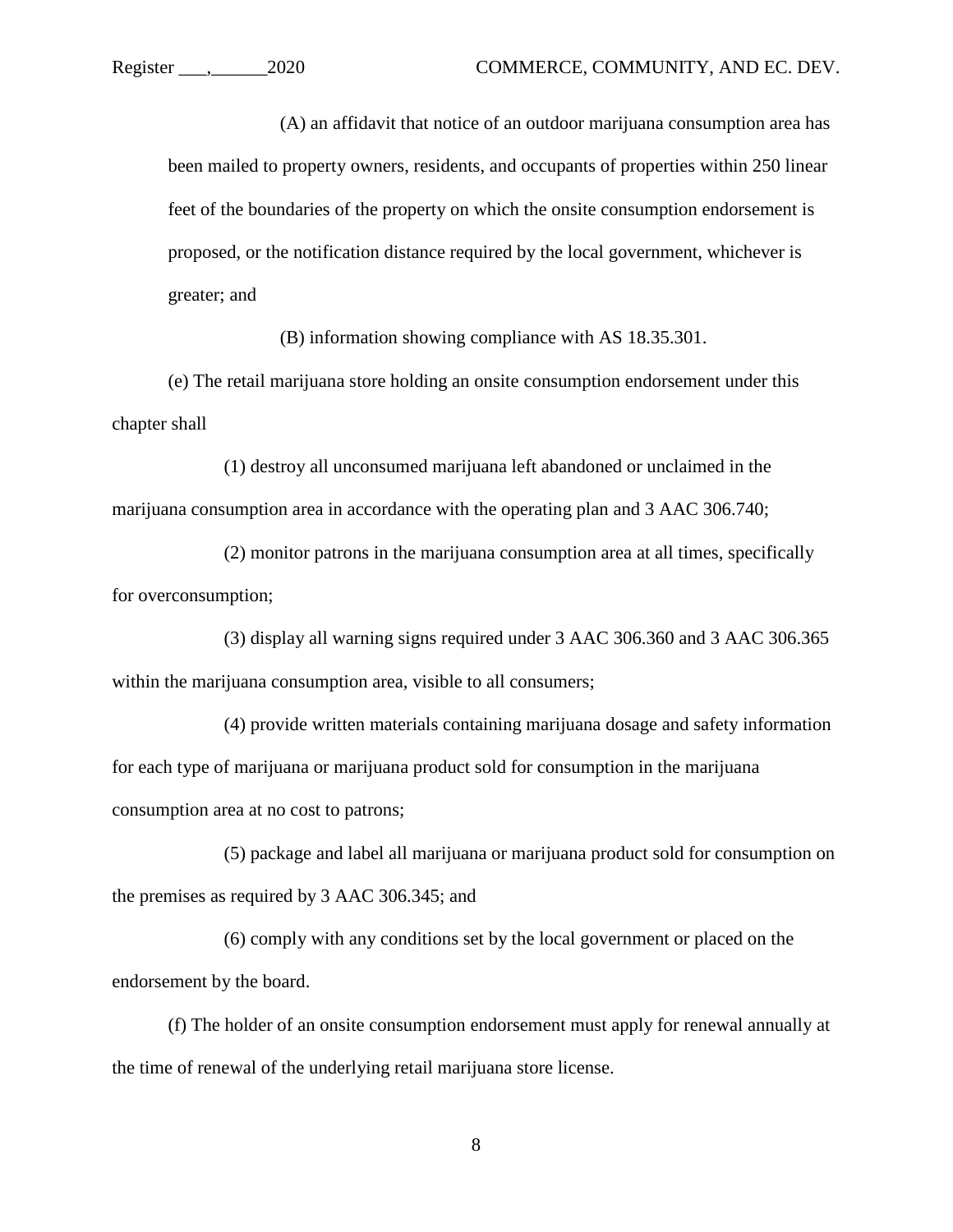3 AAC 306.990(b)(42) is amended to read:

(42) "freestanding" has the meaning given in AS 18.35.301(i)(1)**, and does not include** 

## **buildings that contain establishments other than licensed marijuana establishments;**

3 AAC 306.990(b) is amended to add:

- (49) "smoking" has the meaning given in AS 18.35.399(12);
- (50) "vaping" means the action or practice of inhaling the aerosol produced by an

electronic device that heats up and vaporizes a liquid or solid;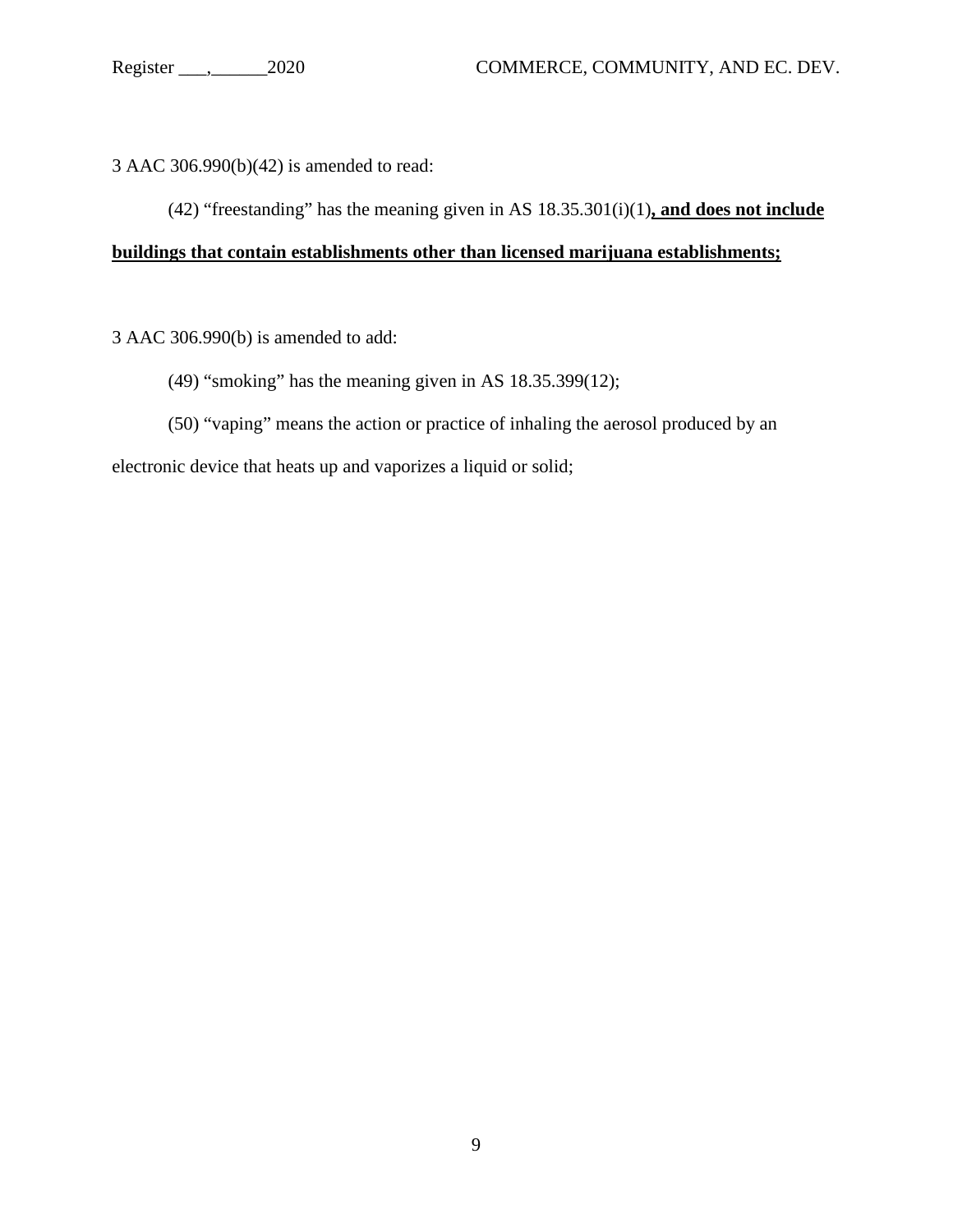## **HOUSE CS FOR CS FOR SENATE BILL NO. 63(RLS) am H**

## IN THE LEGISLATURE OF THE STATE OF ALASKA

## THIRTIETH LEGISLATURE - SECOND SESSION

#### **BY THE HOUSE RULES COMMITTEE**

**Amended: 5/12/18 Offered: 4/11/18** 

**Sponsor(s): SENATORS MICCICHE, Meyer, Gardner, Giessel, Stevens, Bishop, Costello, Begich, Wielechowski** 

**REPRESENTATIVES Kopp, Spohnholz, Guttenberg, Kito, Foster, Grenn, Kawasaki, Birch, Drummond, Gara, Josephson, Ortiz, Millett, Pruitt, Johnston, Johnson, Wool, Tarr, Kreiss-Tomkins, Parish, Fansler, Zulkosky, Tuck, Claman, Saddler** 

## **A BILL**

## **FOR AN ACT ENTITLED**

1 **"An Act prohibiting smoking in certain places; relating to education on the smoking** 

2 **prohibition; relating to municipal regulation of smoking in certain places; relating to** 

3 **established villages and local option elections to allow smoking in public places; and** 

4 **providing for an effective date."** 

## 5 **BE IT ENACTED BY THE LEGISLATURE OF THE STATE OF ALASKA:**

6 **\* Section 1.** The uncodified law of the State of Alaska is amended by adding a new section 7 to read:

8 LEGISLATIVE INTENT. It is the intent of the legislature that nothing in this Act is 9 intended to alter applicable law relating to liability of a manufacturer, dispenser, or other 10 person for a cause of action that may arise from smoking tobacco, e-cigarettes, or other oral 11 smoking devices in an enclosed area or to otherwise limit the state immunity from liability 12 provided for in state law. In this section, "e-cigarette," "enclosed area," and "smoking" have 13 the meanings given to those terms in AS 18.35.399.

14 **\* Sec. 2.** AS 18.35 is amended by adding new sections to read: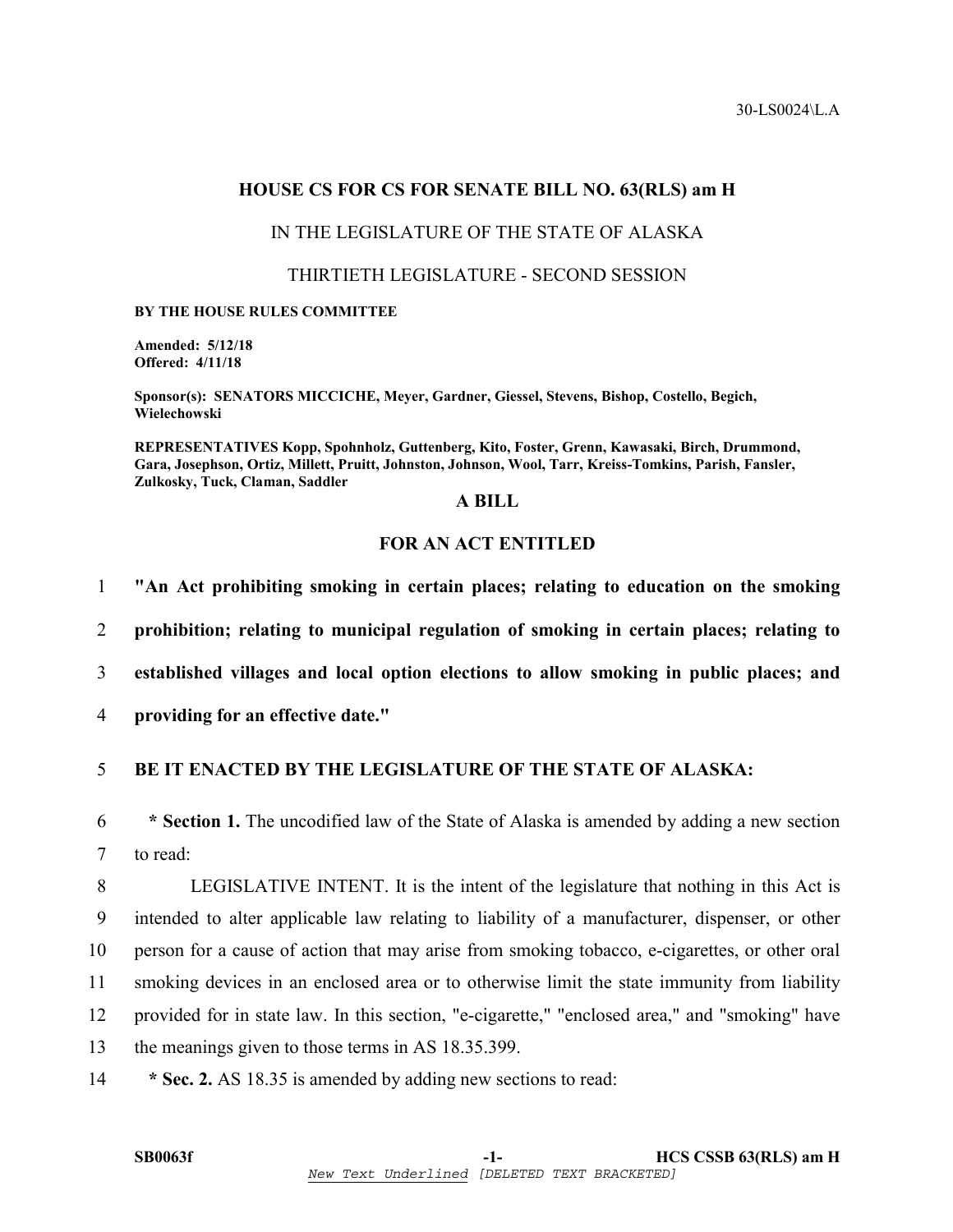| 1  | <b>Article 4. Prohibition of Smoking in Certain Places.</b>                               |
|----|-------------------------------------------------------------------------------------------|
| 2  | Sec. 18.35.301. Prohibition of smoking. (a) An individual may not smoke in                |
| 3  | an enclosed area in a public place, including an enclosed area                            |
| 4  | (1) at an entertainment venue or a sports arena;                                          |
| 5  | (2) on a bus, in a taxicab, on a ferry, or in another vehicle used for                    |
| 6  | public transportation;                                                                    |
| 7  | (3) at a public transit depot, bus shelter, airport terminal, or other                    |
| 8  | public transportation facility;                                                           |
| 9  | (4) at a retail store or shopping center;                                                 |
| 10 | (5) at a place of government or public assembly located on property                       |
| 11 | that is owned or operated by the state, a municipality, or a regional educational         |
| 12 | attendance area, or by an agent of the state, a municipality, or a regional educational   |
| 13 | attendance area.                                                                          |
| 14 | (b) An individual may not smoke in an enclosed area                                       |
| 15 | (1)<br>in an office building, office, hotel, motel, restaurant, bar, retail               |
| 16 | store, or shopping center;                                                                |
| 17 | in a common area in an apartment building or multiple-family<br>(2)                       |
| 18 | dwelling;                                                                                 |
| 19 | (3) in a place of employment, including a vehicle;                                        |
| 20 | (4) at a public or private educational facility;                                          |
| 21 | (5) at a health care facility, including residential units in the health care             |
| 22 | facility;                                                                                 |
| 23 | (6) in a building or residence that is used to provide paid child care,                   |
| 24 | whether or not children are present in the building or residence, or care for adults on a |
| 25 | fee-for-service basis; however, nothing in this paragraph is intended to prohibit an      |
| 26 | individual from smoking in a private residence that is in a building where another        |
| 27 | residence provides paid child care or care for adults;                                    |
| 28 | on a vessel operating as a shore-based fisheries business under<br>(7)                    |
| 29 | AS 43.75.                                                                                 |
| 30 | (c) An individual may not smoke outdoors                                                  |
| 31 | within 10 feet of playground equipment located at a public or<br>(1)                      |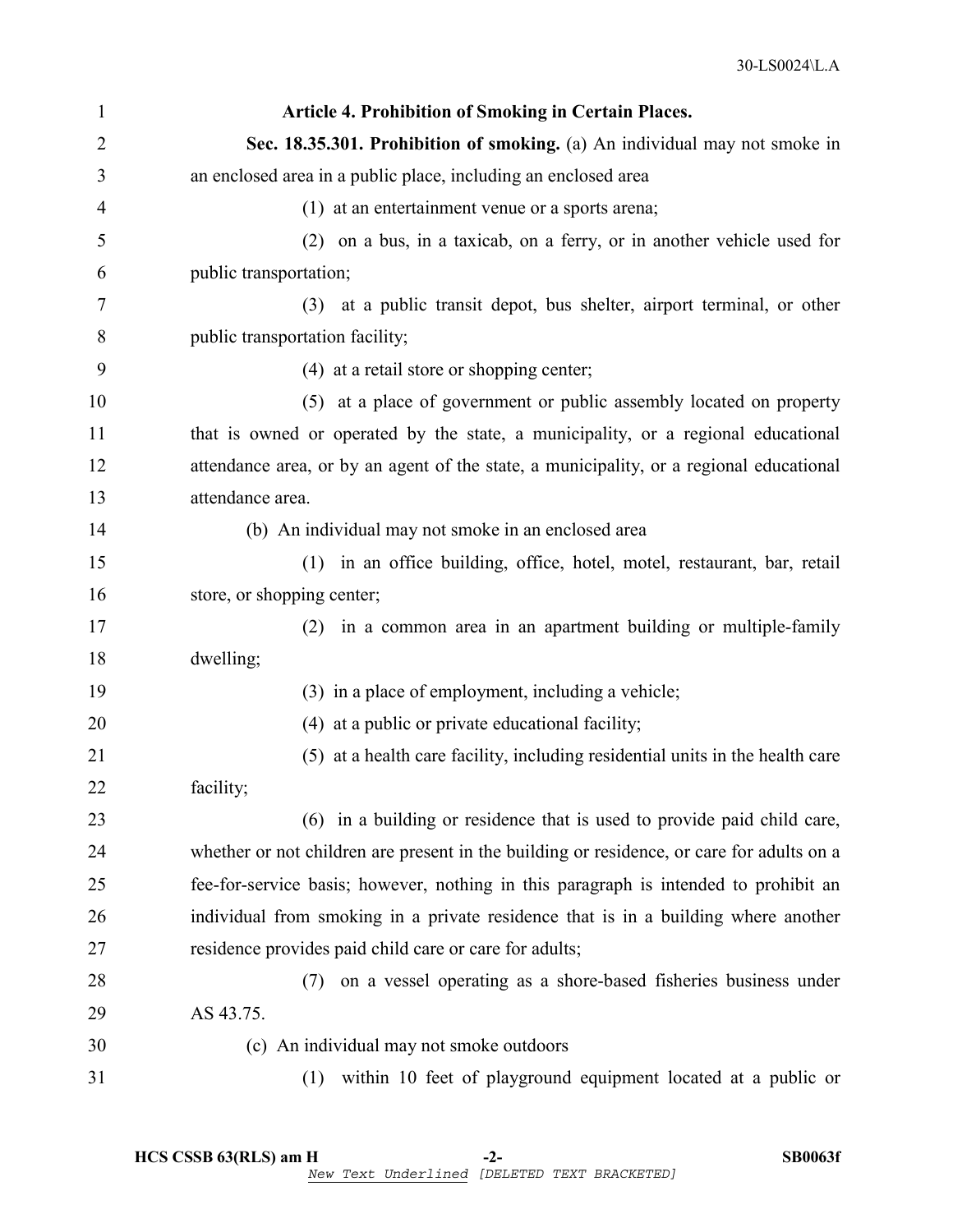| $\mathbf{1}$   | private school or a state or municipal park while children are present;             |
|----------------|-------------------------------------------------------------------------------------|
| $\overline{2}$ | (2) in a seating area for an outdoor arena, stadium, or amphitheater;               |
| 3              | (3) at a place of employment or health care facility that has declared              |
| $\overline{4}$ | the entire campus or outside grounds or property to be smoke-free;                  |
| 5              | $(4)$ within                                                                        |
| 6              | (A) 10 feet of an entrance to a bar or restaurant that serves                       |
| 7              | alcoholic beverages;                                                                |
| 8              | 20 feet of an entrance, open window, or heating or<br>(B)                           |
| 9              | ventilation system air intake vent at an enclosed area at a place where smoking     |
| 10             | is prohibited under this section; or                                                |
| 11             | a reasonable distance, as determined by the owner or<br>(C)                         |
| 12             | operator, of an entrance, open window, or heating or ventilation system air         |
| 13             | intake vent of                                                                      |
| 14             | (i) a vessel covered by this section; or                                            |
| 15             | (ii) a long-term care facility as defined in AS 47.62.090.                          |
| 16             | (d) Notwithstanding (a) and (b) of this section, unless the owner or operator       |
| 17             | prohibits it, an individual may smoke at a retail tobacco or e-cigarette store that |
| 18             | $(1)$ is in a building that                                                         |
| 19             | (A) is freestanding; or                                                             |
| 20             | (B) if it is attached to another business or building,                              |
| 21             | (i) has a separate entrance;                                                        |
| 22             | (ii) is separated from the other business or building in a                          |
| 23             | manner that does not allow e-cigarette vapor or aerosol to travel into              |
| 24             | the other business or building;                                                     |
| 25             | (iii) the other business or building does not serve as a                            |
| 26             | residence, child care facility, facility providing care for adults on a fee-        |
| 27             | for-service basis, school, or health care facility; and                             |
| 28             | (iv) smoking is limited to the use of an e-cigarette;                               |
| 29             | $(2)$ is not                                                                        |
| 30             | a business that is licensed under AS 04.11 to serve<br>(A)                          |
| 31             | alcoholic beverages at an outdoor location;                                         |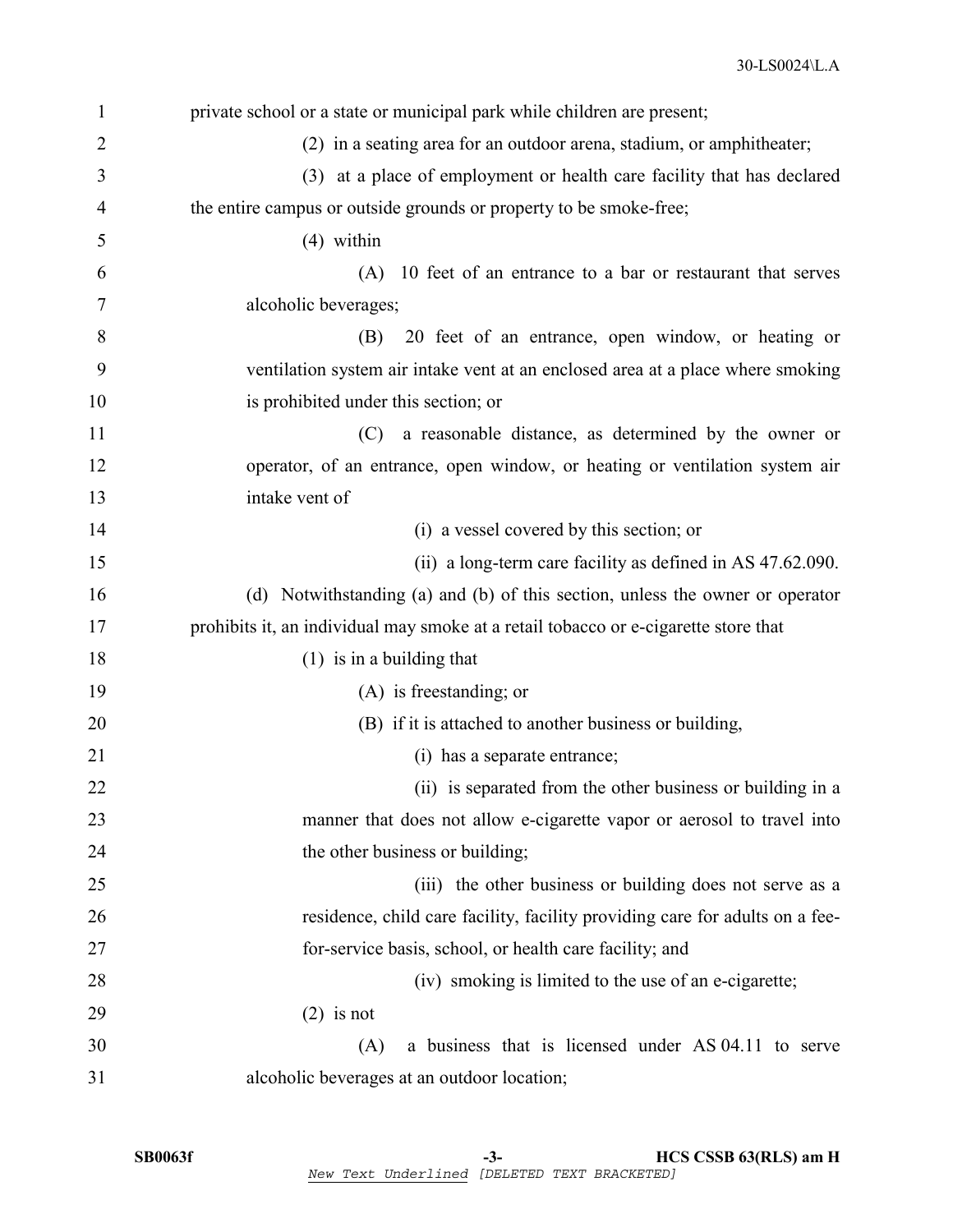| $\mathbf{1}$   | (B) a business that is licensed under AS 05.15 to sell pull-tabs;                          |
|----------------|--------------------------------------------------------------------------------------------|
| $\overline{2}$ | or                                                                                         |
| 3              | a retail store that is within an indoor public place or<br>(C)                             |
| 4              | workplace.                                                                                 |
| 5              | (e) Notwithstanding (a) and (b) of this section, smoking may be permitted in a             |
| 6              | separate enclosed smoking area located in a terminal for international passengers who      |
| 7              | are in transit in a state-owned and state-operated international airport and who are       |
| 8              | restricted by federal law from leaving the airport, if the smoking area is vented directly |
| 9              | to an outdoor area that is not an area where smoking is prohibited under (c) of this       |
| 10             | section.                                                                                   |
| 11             | (f) Notwithstanding (b) of this section, unless the owner or operator prohibits            |
| 12             | it, an individual may smoke                                                                |
| 13             | (1) in a vehicle that is a place of employment when the vehicle is used                    |
| 14             | exclusively by one person;                                                                 |
| 15             | (2) on a vessel when the vessel is engaged in commercial fishing or                        |
| 16             | sport charter fishing.                                                                     |
| 17             | (g) Notwithstanding (a) and (b) of this section, an individual may smoke at                |
| 18             | $(1)$ a private club if the private club                                                   |
| 19             | (A) has been in continuous operation at the same location since                            |
| 20             | January 1, 2017;                                                                           |
| 21             | (B) is not licensed to serve alcoholic beverages; and                                      |
| 22             | (C) is not a place of employment;                                                          |
| 23             | an e-cigarette store if the e-cigarette store has been in continuous<br>(2)                |
| 24             | operation at the same location since January 1, 2017.                                      |
| 25             | (h) Nothing in this section prohibits an individual from smoking                           |
| 26             | (1) at a private residence, except a private residence described in (b) of                 |
| 27             | this section or while a health care provider is present;                                   |
| 28             | in a stand-alone shelter if the stand-alone shelter meets the<br>(2)                       |
| 29             | following requirements:                                                                    |
| 30             | (A) food or drink may not be sold or served in the stand-alone                             |
| 31             | shelter; and                                                                               |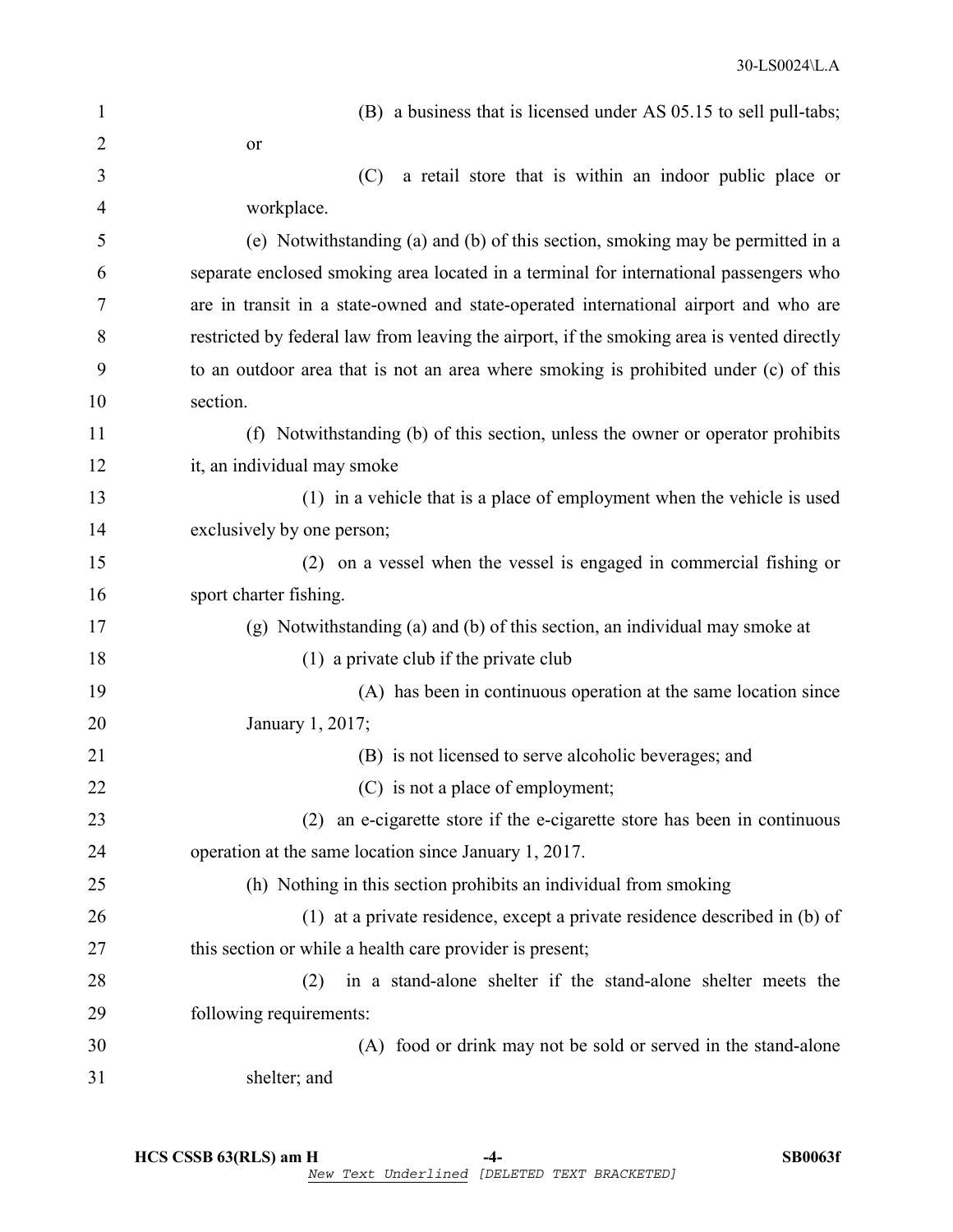| $\mathbf{1}$   | the stand-alone shelter meets the minimum distance<br>(B)                         |
|----------------|-----------------------------------------------------------------------------------|
| $\overline{2}$ | requirements of $(c)$ of this section; or                                         |
| 3              | (3) in an establishment licensed under AS 17.38 that is freestanding if           |
| 4              | the smoking is in accordance with regulations adopted by the Marijuana Control    |
| 5              | Board created under AS 17.38.080.                                                 |
| 6              | (i) In this section,                                                              |
| 7              | (1) "freestanding" means a building that is not supported by another              |
| 8              | structure and does not share ventilation or internal air space with an adjoining  |
| 9              | structure and smoke from the building cannot travel into the adjoining structure; |
| 10             | (2) "health care provider" has the meaning given in AS $09.65.300$ ;              |
| 11             | "private club" means an organization, legal entity, or informal<br>(3)            |
| 12             | association of persons that                                                       |
| 13             | (A) is the owner, lessee, or occupant of a building or portion of                 |
| 14             | a building used exclusively for club purposes at all times;                       |
| 15             | is operated solely for a recreational, fraternal, social,<br>(B)                  |
| 16             | patriotic, political, benevolent, or athletic purpose; and                        |
| 17             | (C) has been granted exemption from the payment of federal                        |
| 18             | income tax as a club under 26 U.S.C. 501;                                         |
| 19             | (4) "retail tobacco" or e-cigarette store                                         |
| 20             | (A) means a store                                                                 |
| 21             | that primarily sells cigarettes, e-cigarettes, cigars,<br>(i)                     |
| 22             | tobacco and products containing tobacco, and pipes and other smoking              |
| 23             | or e-cigarette accessories;                                                       |
| 24             | (ii) in which the sale of other products is incidental; and                       |
| 25             | (iii) that derives at least 90 percent of its gross revenue                       |
| 26             | from the sale of cigarettes, e-cigarettes, cigars, tobacco and products           |
| 27             | containing tobacco, and pipes and other smoking or e-cigarette                    |
| 28             | accessories;                                                                      |
| 29             | (B) does not include                                                              |
| 30             | (i) a tobacco or e-cigarette department or section of a                           |
| 31             | business that does not meet the criteria in (A) of this paragraph; or             |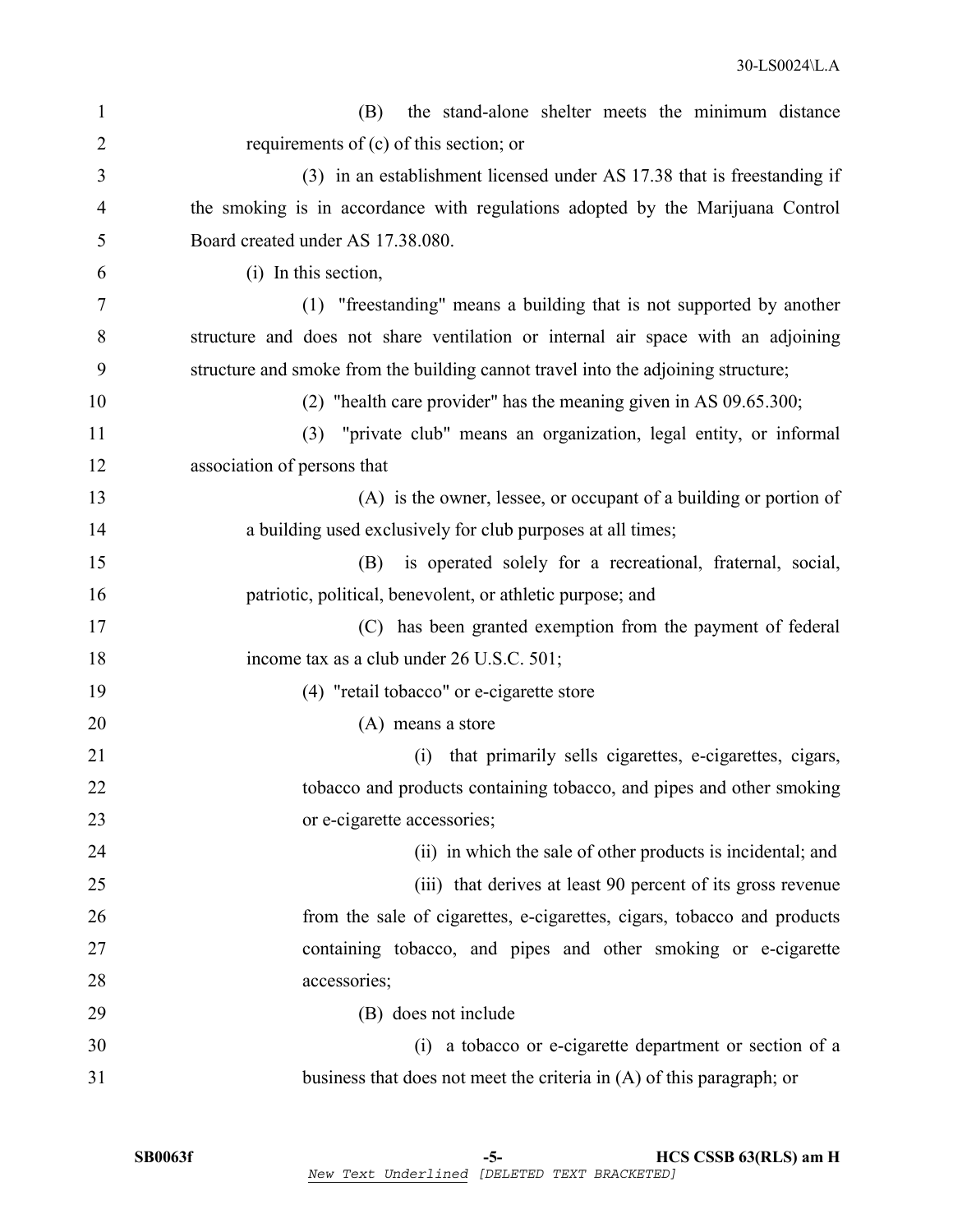| $\mathbf{1}$   | (ii) a business that is also a restaurant or grocery store.                          |
|----------------|--------------------------------------------------------------------------------------|
| 2              | Sec. 18.35.306. Notice of prohibition. (a) A person who is in charge of a place      |
| 3              | or vehicle where smoking is prohibited under AS 18.35.301 shall conspicuously        |
| 4              | display in the place or vehicle a sign that                                          |
| 5              | (1) reads "Smoking Prohibited by Law--Fine \$50";                                    |
| 6              | (2) includes the international symbol for no smoking; or                             |
| $\overline{7}$ | (3) includes the words "No Puffin" with a pictorial representation of a              |
| 8              | puffin holding a burning cigarette enclosed in a red circle crossed with a red bar.  |
| 9              | (b) A person in charge of a building at which smoking is prohibited within a         |
| 10             | specific distance from the entrance of the building under AS $18.35.301(c)(4)$ shall |
| 11             | conspicuously display a sign that reads "Smoking within (number of feet) Feet of     |
| 12             | Entrance Prohibited by Law--Fine \$50" visible from the outside of each entrance to  |
| 13             | the building.                                                                        |
| 14             | (c) The department shall furnish signs required under this section to a person       |
| 15             | who requests them with the intention of displaying them.                             |
| 16             | Sec. 18.35.311. Duty of employers and building managers. (a) An employer             |
| 17             | may not permit an employee, customer, or other person to smoke inside an enclosed    |
| 18             | area at a place of employment.                                                       |
| 19             | (b) The owner, operator, manager, or other person who manages a building or          |
| 20             | other place where smoking is prohibited under AS 18.35.301 may not provide ashtrays  |
| 21             | or other smoking accessories for use in that building or place.                      |
| 22             | (c) An employer may not require an employee, customer, or other person to            |
| 23             | enter a stand-alone shelter as defined in AS 18.35.301(h) for a purpose other than   |
| 24             | smoking.                                                                             |
| 25             | Sec. 18.35.316. Powers and duties of the commissioner. (a)<br>The                    |
| 26             | commissioner                                                                         |
| 27             | (1) shall administer and enforce the requirements of AS 18.35.301 -                  |
| 28             | 18.35.399;                                                                           |
| 29             | may adopt regulations under AS 44.62 (Administrative Procedure<br>(2)                |
| 30             | Act) necessary to carry out the duties under this section.                           |
| 31             | (b) In addition to other powers granted the commissioner under AS 18.35.301          |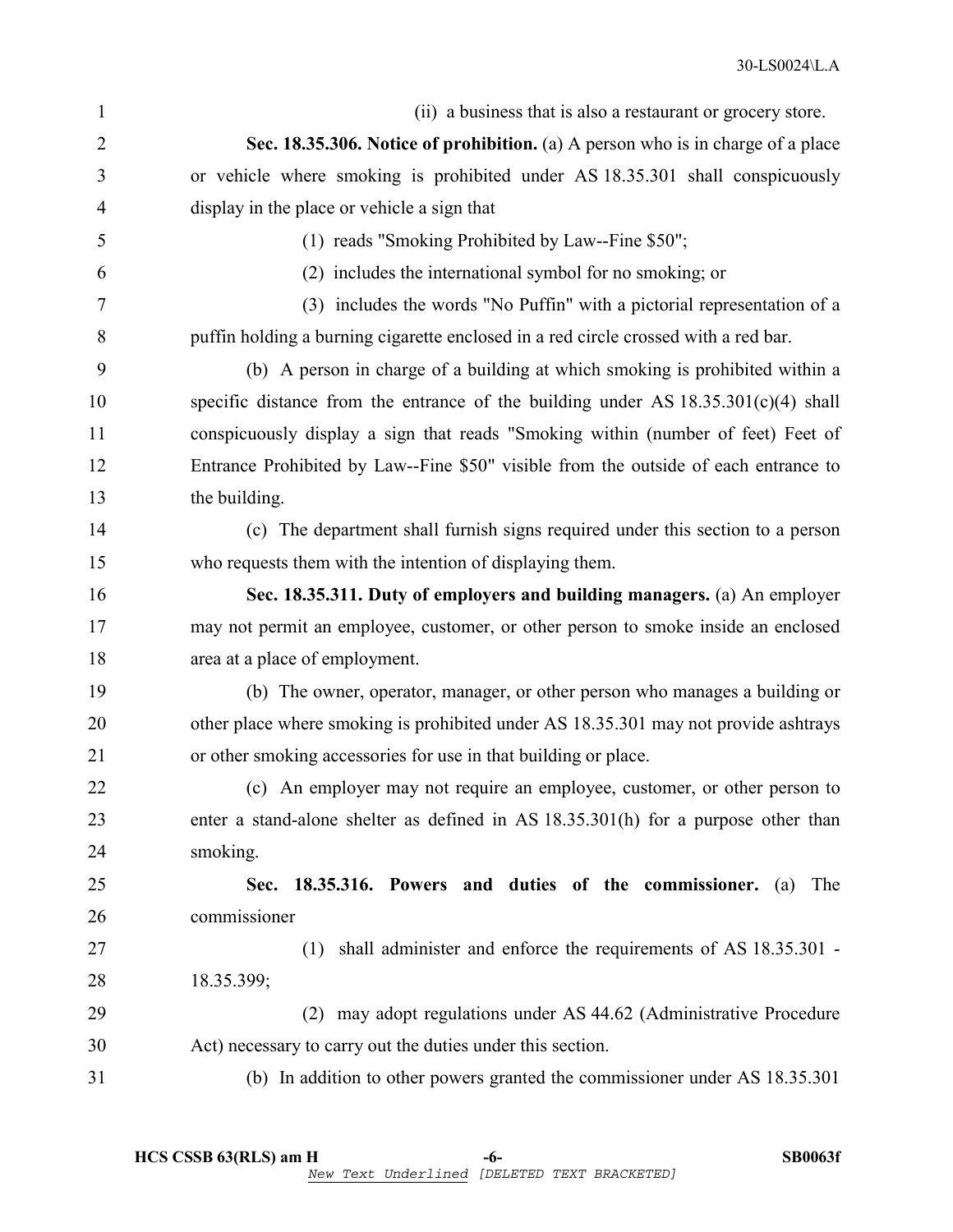| $\mathbf{1}$   | - 18.35.399, the commissioner may delegate to another agency the authority to         |
|----------------|---------------------------------------------------------------------------------------|
| $\overline{2}$ | implement and enforce one or more provisions of AS 18.35.301 - 18.35.399.             |
| 3              | Sec. 18.35.321. Public education. (a) The commissioner shall ensure that              |
| $\overline{4}$ | employers, property owners, property operators, and other members of the public are   |
| 5              | provided ongoing access to                                                            |
| 6              | (1) a program of education regarding the requirements in AS 18.35.301                 |
| 7              | $-18.35.399;$                                                                         |
| 8              | (2) an electronically published printable brochure that summarizes the                |
| 9              | requirements in AS 18.35.301 - 18.35.399.                                             |
| 10             | The program of education under (a) of this section may be provided in<br>(b)          |
| 11             | combination with the comprehensive smoking education, tobacco use prevention, and     |
| 12             | tobacco control program established in AS $44.29.020(a)(14)$ .                        |
| 13             | Sec. 18.35.326. Nonretaliation. (a) An employer may not discharge or in any           |
| 14             | other manner retaliate against an employee because the employee cooperates with or    |
| 15             | initiates enforcement of a requirement in AS 18.35.301 - 18.35.399.                   |
| 16             | The owner or operator of a vehicle or other place that is subject to a<br>(b)         |
| 17             | requirement in AS 18.35.301 - 18.35.399 may not retaliate against a customer or other |
| 18             | member of the public for cooperating with or initiating enforcement of a requirement  |
| 19             | in AS 18.35.301 - 18.35.399.                                                          |
| 20             | Sec. 18.35.331. Conflicts with local requirements. Nothing in AS 18.35.301            |
| 21             | - 18.35.399 prohibits a municipality from adopting an ordinance imposing additional   |
| 22             | (1) limitations on smoking;                                                           |
| 23             | (2) duties on employers, owners, operators, and other persons who are                 |
| 24             | subject to the requirements of AS 18.35.306 or 18.35.311 related to smoking; or       |
| 25             | limitations on smoking in an outdoor area at a municipal park<br>(3)                  |
| 26             | designated as a children's playground.                                                |
| 27             | * Sec. 3. AS $18.35.340(a)$ is amended to read:                                       |
| 28             | (a) The commissioner shall develop and maintain a procedure for processing            |
| 29             | reports of violations of AS 18.35.301, 18.35.306, 18.35.311, and 18.35.326            |
| 30             | [AS 18.35.300, 18.35.305, AND 18.35.330].                                             |
| 31             | * Sec. 4. AS $18.35.340(b)$ is amended to read:                                       |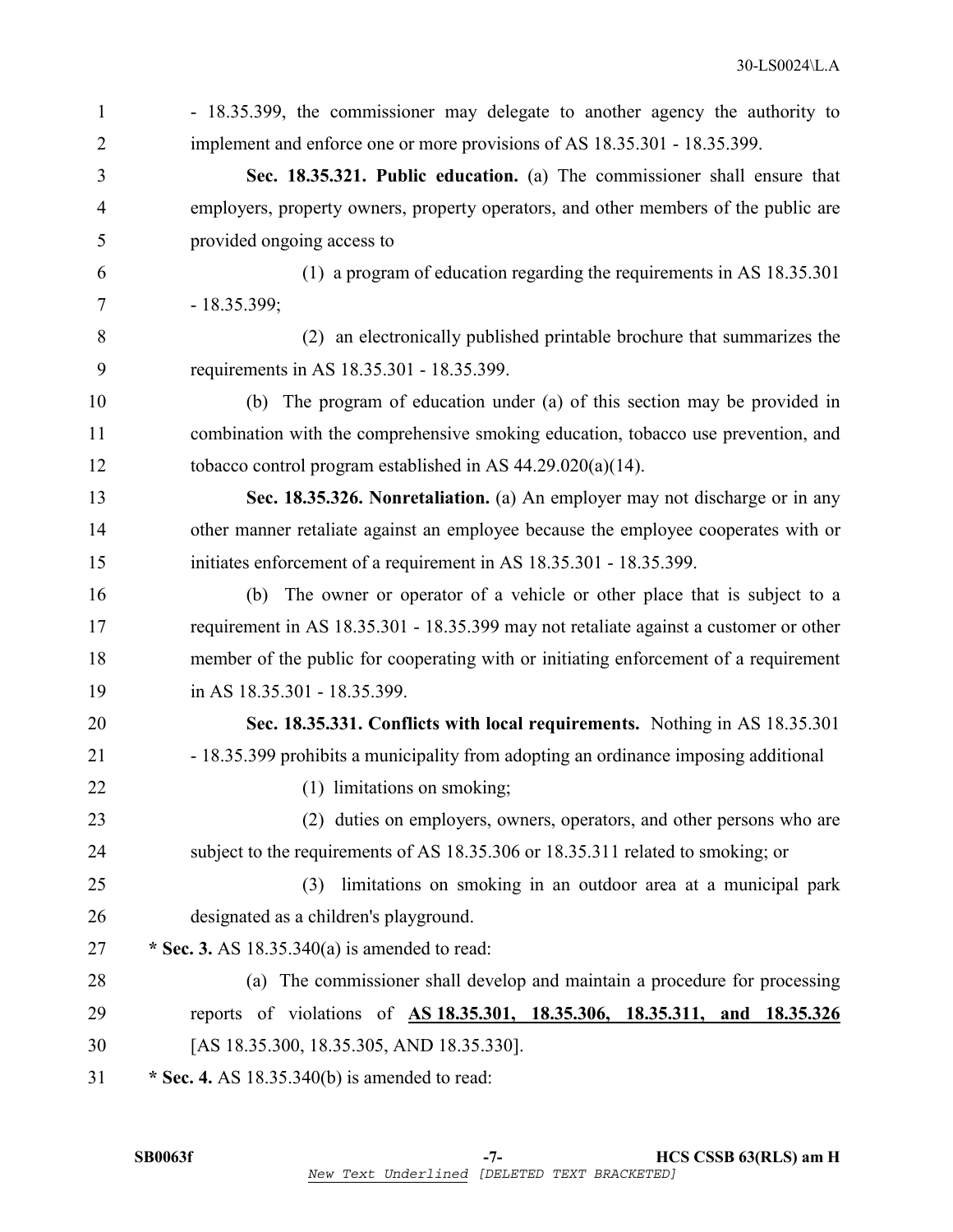1 (b) If, after investigating a report made under this section, the commissioner 2 determines that a violation has occurred, (1) the commissioner may file a civil 3 complaint in the district court to enforce the provisions of **AS 18.35.301 - 18.35.399** 4 [AS 18.35.300 - 18.35.365]; or (2) an employee of the department designated by the 5 commissioner to enforce the provisions of **AS 18.35.301 - 18.35.399** [AS 18.35.300 - 6 18.35.365] may issue a citation under AS 18.35.341(b). If an employee of the 7 department issues a citation, the violation shall be processed and disposed of under 8 AS 18.35.341.

9 **\* Sec. 5.** AS 18.35.340(c) is amended to read:

10 (c) A person who violates **AS 18.35.301** [AS 18.35.300 OR 18.35.305] and 11 against whom the commissioner has filed a civil complaint under this section is 12 punishable by a civil fine of [NOT LESS THAN \$10 NOR MORE THAN] \$50. A 13 person who violates **AS 18.35.306 or 18.35.311** [AS 18.35.330] and against whom the 14 commissioner has filed a civil complaint under this section is punishable by a civil 15 fine of not less than **\$50** [\$20] nor more than \$300. Each day a violation of 16 **AS 18.35.306 or 18.35.311** [AS 18.35.330] continues after a civil complaint for the 17 violation has been filed and served on the defendant constitutes a separate violation. 18 **A person who violates AS 18.35.326 and against whom the commissioner has filed**  19 **a civil complaint under this section is punishable by a civil fine of not more than**  20 **\$500.** 

21 **\* Sec. 6.** AS 18.35.341(a) is amended to read:

22 (a) A peace officer may issue a citation for a violation of **AS 18.35.301,**  23 **18.35.311, or 18.35.326** [AS 18.35.300 OR 18.35.305] committed in the officer's 24 presence or for a violation of **AS 18.35.306** [AS 18.35.330]. The provisions of 25 AS 12.25.175 - 12.25.230 apply to the issuance of a citation under this subsection.

26 **\* Sec. 7.** AS 18.35.341(b) is amended to read:

27 (b) An employee of the department designated by the commissioner to enforce 28 the provisions of **AS 18.35.301 - 18.35.399** [AS 18.35.300 - 18.35.365] may issue a 29 citation for a violation of **AS 18.35.301, 18.35.306, 18.35.311, or 18.35.326** 30 [AS 18.35.300, 18.35.305, OR 18.35.330] regardless of whether the violation was 31 committed in the employee's presence. A citation issued under this subsection shall be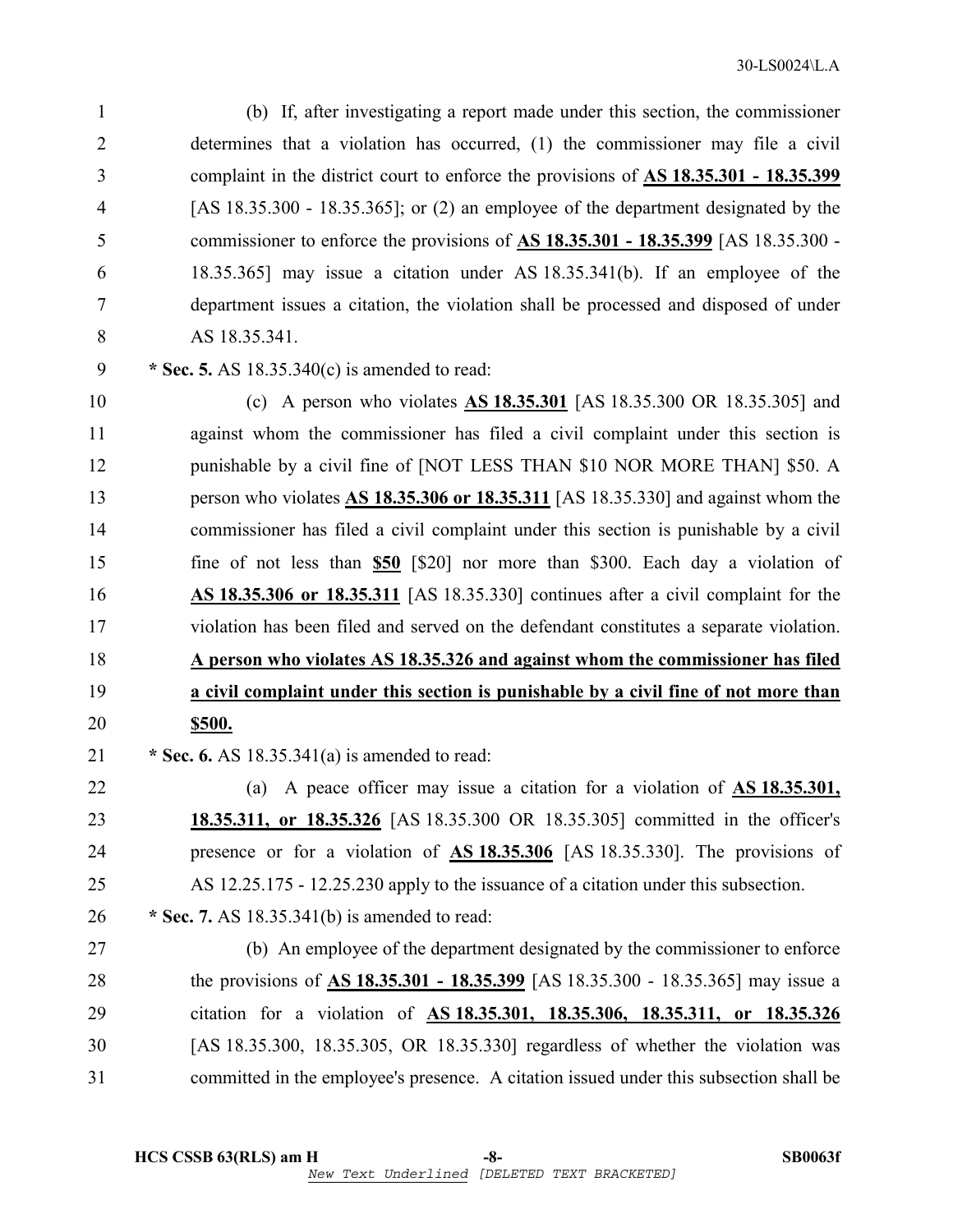| 1              | in the same form and shall be processed in the same manner as a citation issued by a                  |
|----------------|-------------------------------------------------------------------------------------------------------|
| $\overline{2}$ | peace officer under (a) of this section. An employee of the department may not arrest                 |
| 3              | a person for a violation of AS 18.35.301, 18.35.306, 18.35.311, or 18.35.326                          |
| 4              | [AS 18.35.300, 18.35.305, OR 18.35.330].                                                              |
| 5              | * Sec. 8. AS $18.35.341(c)$ is amended to read:                                                       |
| 6              | (c) A person who violates AS 18.35.301, 18.35.306, 18.35.311, or 18.35.326                            |
| 7              | [AS 18.35.300, 18.35.305, OR 18.35.330] is guilty of a violation as defined in                        |
| 8              | AS 11.81.900(b) and upon conviction is punishable by a fine of [NOT LESS THAN                         |
| 9              | \$10 NOR MORE THAN \$50 for a violation of <b>AS 18.35.301</b> , [AS 18.35.300 OR                     |
| 10             | 18.35.305 AND] by a fine of not less than \$50 [\$20] nor more than \$300 for a                       |
| 11             | violation of AS 18.35.306 or 18.35.311, and by a fine of not more than \$500 for a                    |
| 12             | violation of AS 18.35.326 [AS 18.35.330]. Each day a violation of $\overline{AS}$ 18.35.306 and       |
| 13             | <b>18.35.311</b> [AS 18.35.330] continues after a citation for the violation has been issued          |
| 14             | constitutes a separate violation.                                                                     |
| 15             | * Sec. 9. AS $18.35.341(d)$ is amended to read:                                                       |
| 16             | (d) The supreme court shall establish a schedule of bail amounts for violations                       |
| 17             | of <u>AS 18.35.301, 18.35.306, 18.35.311, and 18.35.326</u> [AS 18.35.300, 18.35.305,                 |
| 18             | AND 18.35.330], but in no event may the bail amount exceed the maximum fine that                      |
| 19             | may be imposed for the violation under (c) of this section. The bail amount for a                     |
| 20             | violation must appear on the citation.                                                                |
| 21             | * Sec. 10. AS 18.35.342 is amended to read:                                                           |
| 22             | Sec. 18.35.342. Multiple fines prohibited. A person may not be fined more                             |
| 23             | than once for each violation of AS 18.35.301, 18.35.306, 18.35.311, or 18.35.326                      |
| 24             | [AS 18.35.300, 18.35.305, OR 18.35.330].                                                              |
| 25             | $*$ Sec. 11. AS 18.35.343 is amended to read:                                                         |
| 26             | Sec. 18.35.343. Injunctions. The commissioner or any affected party may                               |
| 27             | institute an action in the superior court to enjoin repeated violations of $\overline{AS}$ 18.35.301, |
| 28             | <b>18.35.306, 18.35.311, or 18.35.326</b> [AS 18.35.300, 18.35.305, or 18.35.330].                    |
| 29             | * Sec. 12. AS 18.35.350 is amended to read:                                                           |
| 30             | Sec. 18.35.350. Enforcement authority.<br>The commissioner or the                                     |
| 31             | commissioner's designee is responsible for enforcing the provisions of <b>AS 18.35.301</b> -          |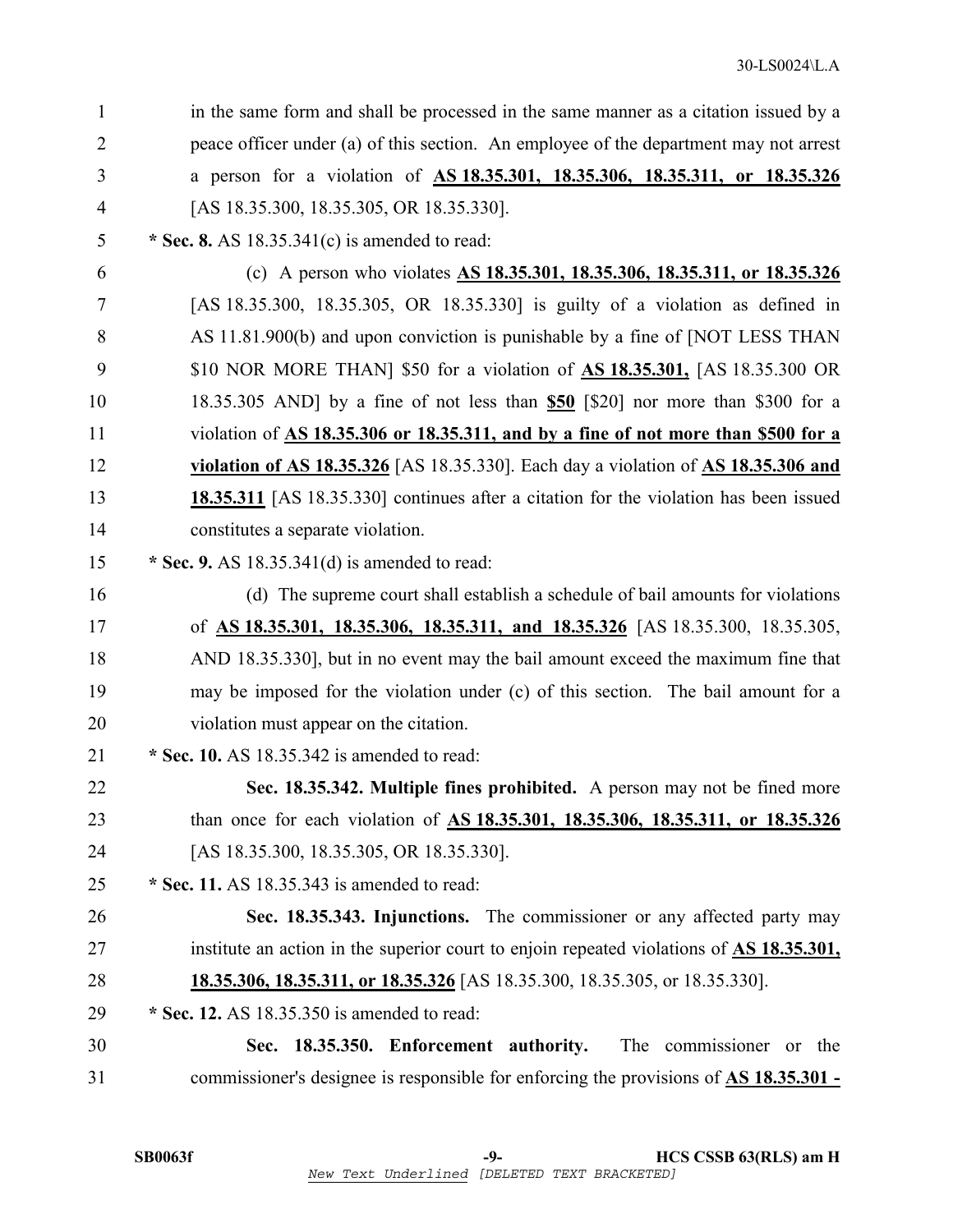## 1 **18.35.399** [AS 18.35.300 - 18.35.365]. This section does not limit the authority of 2 peace officers.

3 **\* Sec. 13.** AS 18.35 is amended by adding new sections to read:

4 **Sec. 18.35.357. Municipal regulation.** A municipality may, by ordinance 5 ratified by voters in a regular municipal election, exempt the municipality from the 6 provisions of AS 18.35.301 - 18.35.350. Unless the municipality has adopted an 7 ordinance banning smoking in certain public places, if a municipality exempts itself 8 from the provisions of AS 18.35.301 - 18.35.350, former AS 18.35.300 - 18.35.365 9 apply in the municipality as those statutes provided on September 30, 2018.

10 **Sec. 18.35.359. Local option election by an established village.** (a) If a 11 majority of the voters voting on the question vote to approve the option, AS 18.35.301 12 - 18.35.350 do not apply within the boundaries of the established village and former 13 AS 18.35.300 - 18.35.365 apply in the village as those statutes provided on 14 September 30, 2018.

15 (b) A ballot question to adopt a local option under this section must at least 16 contain language substantially similar to the following: "Shall (name of village) adopt 17 a local option not to comply with AS 18.35.301 - 18.35.350, relating to smoking in 18 certain public places? (yes or no)."

19 (c) If a majority of the voters voting on the question vote to remove the option, 20 an established village shall remove a local option previously adopted under (a) of this 21 section. The option is repealed effective the first day of the month following 22 certification of the results of the election.

23 (d) A ballot question to remove a local option under (c) of this section must at 24 least contain language substantially similar to the following: "Shall (name of village) 25 remove the local option currently in effect, that permits smoking in certain public 26 places, so that there is no longer any local option in effect? (yes or no)."

27 (e) An election to adopt a local option under (a) of this section or remove a 28 local option under (c) of this section shall be conducted as required in this section.

29 (f) Upon receiving a petition of 35 percent or more of the registered voters 30 residing within an established village, the lieutenant governor shall place on a separate 31 ballot at a special election the local option or removal of local option that constitutes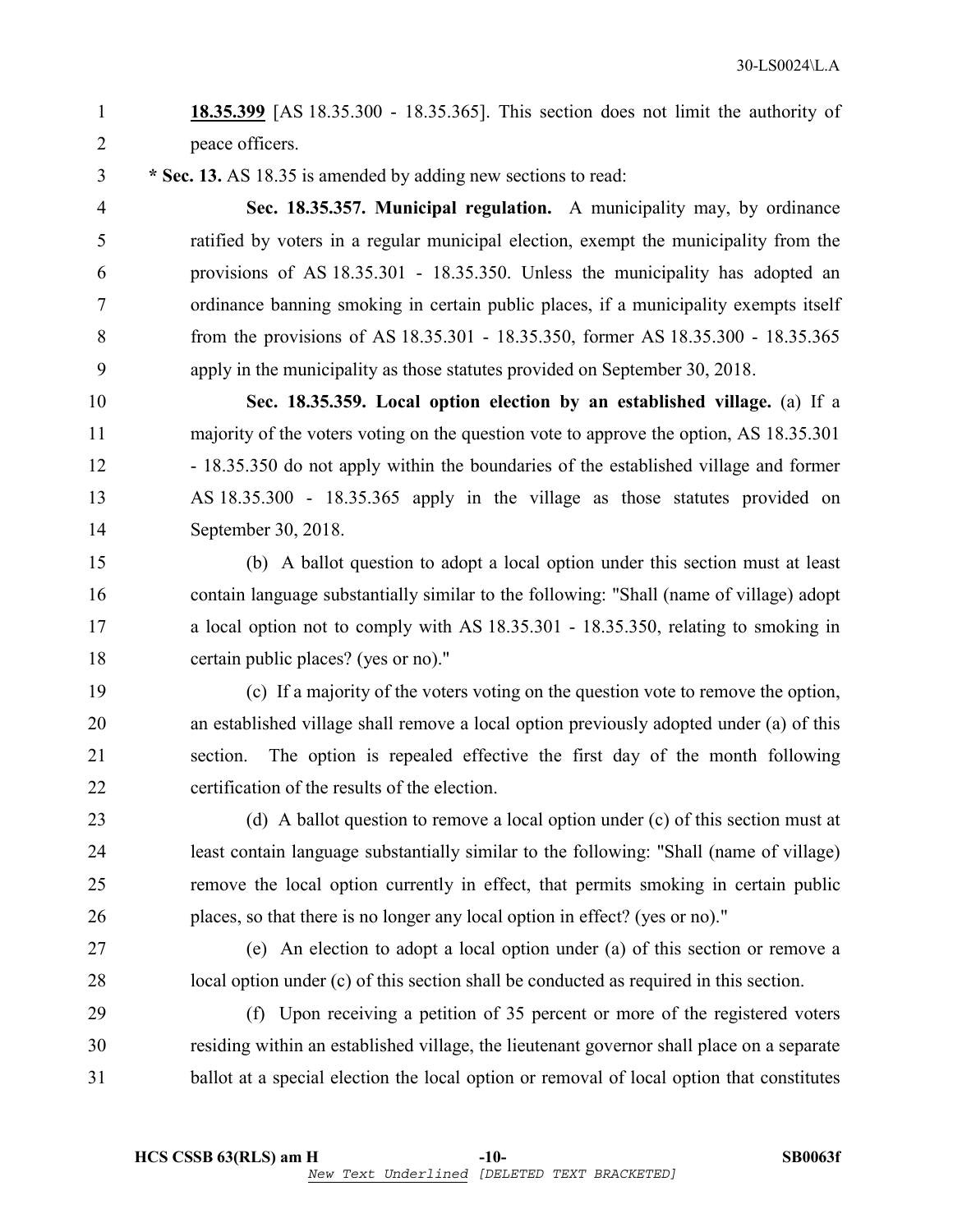1 the subject of the petition. The lieutenant governor shall conduct the election under 2 AS 15.

3 (g) An election under (f) of this section to remove a local option may not be 4 conducted during the first 24 months after the local option was adopted or more than 5 once in a 36-month period.

6 (h) After a petition has been certified as sufficient to meet the requirements of 7 (f) of this section, another petition may not be filed or certified until after the question 8 presented in the first petition has been voted on.

9 (i) Except as provided under (j) and (k) of this section, for purposes of this 10 section, the perimeter of an established village is a circle around the established 11 village that includes an area within a five-mile radius of the post office of the 12 established village. If the established village does not have a post office, the perimeter 13 of an established village is a circle around the established village that includes an area 14 within a five-mile radius of another site selected by the local governing body or by the 15 department if the established village does not have a local governing body.

16 (j) If the perimeter of an established village determined under (i) of this 17 section includes an area that is within the perimeter of another established village, and 18 the other established village has not adopted a local option under (a) of this section, 19 the local option does not apply in the overlapping area.

20 (k) If the department determines that the perimeter of an established village 21 determined under (i) of this section does not accurately reflect the perimeter of the 22 established village, the department may establish the perimeter of the established 23 village and the overlapping areas described under (j) of this section for purposes of 24 applying a local option selected under this section.

25 (*l*) If a majority of the voters vote to adopt a local option under (a) of this 26 section or remove a local option under (c) of this section, the lieutenant governor shall 27 notify the department of the results of the election immediately after the results are 28 certified. The department shall immediately notify the Department of Law and the 29 Department of Public Safety of the results of the election.

30 **\* Sec. 14.** AS 18.35 is amended by adding a new section to read:

31 **Sec. 18.35.399. Definitions.** In AS 18.35.301 - 18.35.399,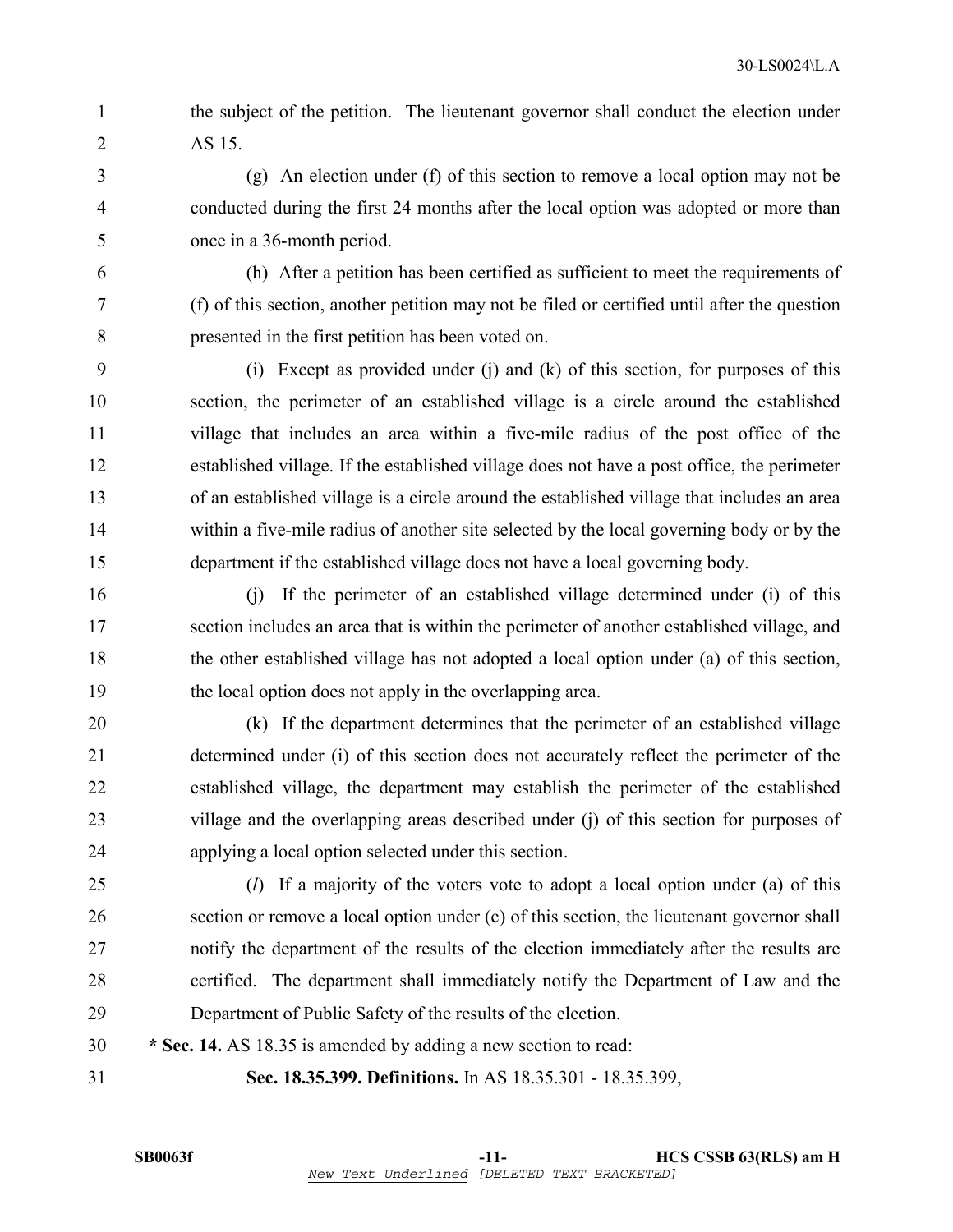1 (1) "business" means a for-profit or nonprofit sole proprietorship, 2 partnership, joint venture, corporation, professional corporation, private club, retail 3 seller of goods or services, or other business entity;

4 (2) "commissioner" means the commissioner of health and social 5 services or the commissioner's designee;

6 (3) "department" means the Department of Health and Social Services;

7 (4) "e-cigarette" means any product containing or delivering nicotine 8 or any other substance intended for human consumption that can be used by a person 9 through inhalation of vapor or aerosol from the product, of any size or shape, whether 10 the product is manufactured, distributed, marketed, or sold as an e-cigarette, e-cigar, e-11 pipe, e-hookah, vape pen, or any other product name or descriptor; "e-cigarette" does 12 not include drugs, devices, or combination products authorized for sale by the United 13 States Food and Drug Administration as those terms are defined in 21 U.S.C. 301 - 14 392 (Food, Drug, and Cosmetic Act), unless the use of those products simulate 15 smoking or expose others to vapor or aerosol;

16 (5) "employee" means a person who is employed by a business for 17 compensation or works for a business as a volunteer without compensation;

18 (6) "employer" means the state, a municipality, a regional educational 19 attendance area, and a person or a business with one or more employees;

20 (7) "enclosed area" means space between a floor and a ceiling that is 21 bounded on two or more sides by a combination of walls, doorways, windows, or 22 other physical barriers that may be open, partially open, closed, retractable, temporary, 23 or permanent;

24 (8) "established village" means an area that does not contain any part 25 of an incorporated city or another established village, that is an unincorporated 26 community in the unorganized borough, and that has 25 or more permanent residents;

27 (9) "health care facility" means an office or institution providing care 28 or treatment for physical, mental, emotional, or other medical, dental, physiological, or 29 psychological diseases or conditions; private, municipal, or state hospital; independent 30 diagnostic testing facility; primary care outpatient facility; skilled nursing facility; 31 kidney disease treatment center, including freestanding hemodialysis units;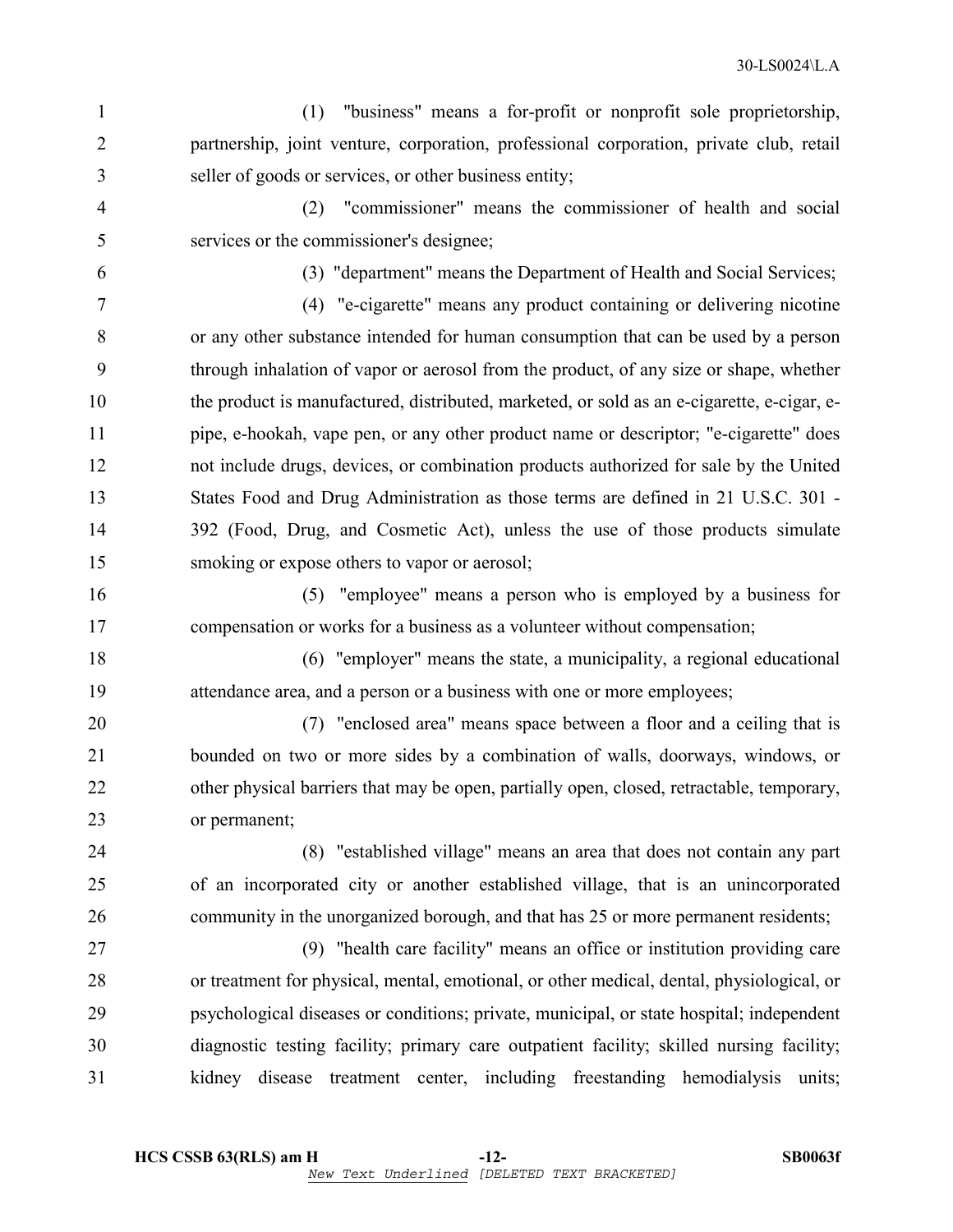1 intermediate care facility; ambulatory surgical facility; Alaska Pioneers' Home or 2 Alaska Veterans' Home administered by the department under AS 47.55; long-term 3 care facility; psychiatric hospital; residential psychiatric treatment center, as defined in 4 AS 18.07.111 or AS 47.32.900, and other facilities, places of employment, or offices 5 operated for use by doctors, nurses, surgeons, chiropractors, physical therapists, 6 physicians, psychiatrists, or dentists or other professional health care providers to 7 provide health care;

8 (10) "place of employment" means work areas, private offices, hotel 9 and motel rooms, employee lounges, restrooms, conference rooms, classrooms, 10 cafeterias, hallways, vehicles, and other employee work areas that are under the 11 control of an employer;

12 (11) "public place" includes

13 (A) an area to which the public is invited or into which the 14 public is admitted;

15 (B) a place where services, goods, or facilities are offered to 16 the public;

17 (12) "smoking" means using an e-cigarette or other oral smoking 18 device or inhaling, exhaling, burning, or carrying a lighted or heated cigar, cigarette, 19 pipe, or tobacco or plant product intended for inhalation.

20 **\* Sec. 15.** AS 18.35.300, 18.35.305, 18.35.310, 18.35.320, 18.35.330, 18.35.355, and 21 18.35.365 are repealed.

22 **\* Sec. 16.** The uncodified law of the State of Alaska is amended by adding a new section to 23 read:

24 APPLICABILITY. AS 18.35.301, 18.35.306, 18.35.311, 18.35.316, 18.35.321, 25 18.35.326, and 18.35.331, added by sec. 2 of this Act, AS 18.35.340(a) - (c), as amended by 26 secs. 3 - 5 of this Act, AS 18.35.341(a) - (d), as amended by secs. 6 - 9 of this Act, 27 AS 18.35.342, as amended by sec. 10 of this Act, AS 18.35.343, as amended by sec. 11 of this 28 Act, AS 18.35.350, as amended by sec. 12 of this Act, and AS 18.35.399, added by sec. 14 of 29 this Act, apply to violations or failures to comply that occur on or after the effective date of 30 secs. 2 - 12 and 14 of this Act.

31 **\* Sec. 17.** The uncodified law of the State of Alaska is amended by adding a new section to